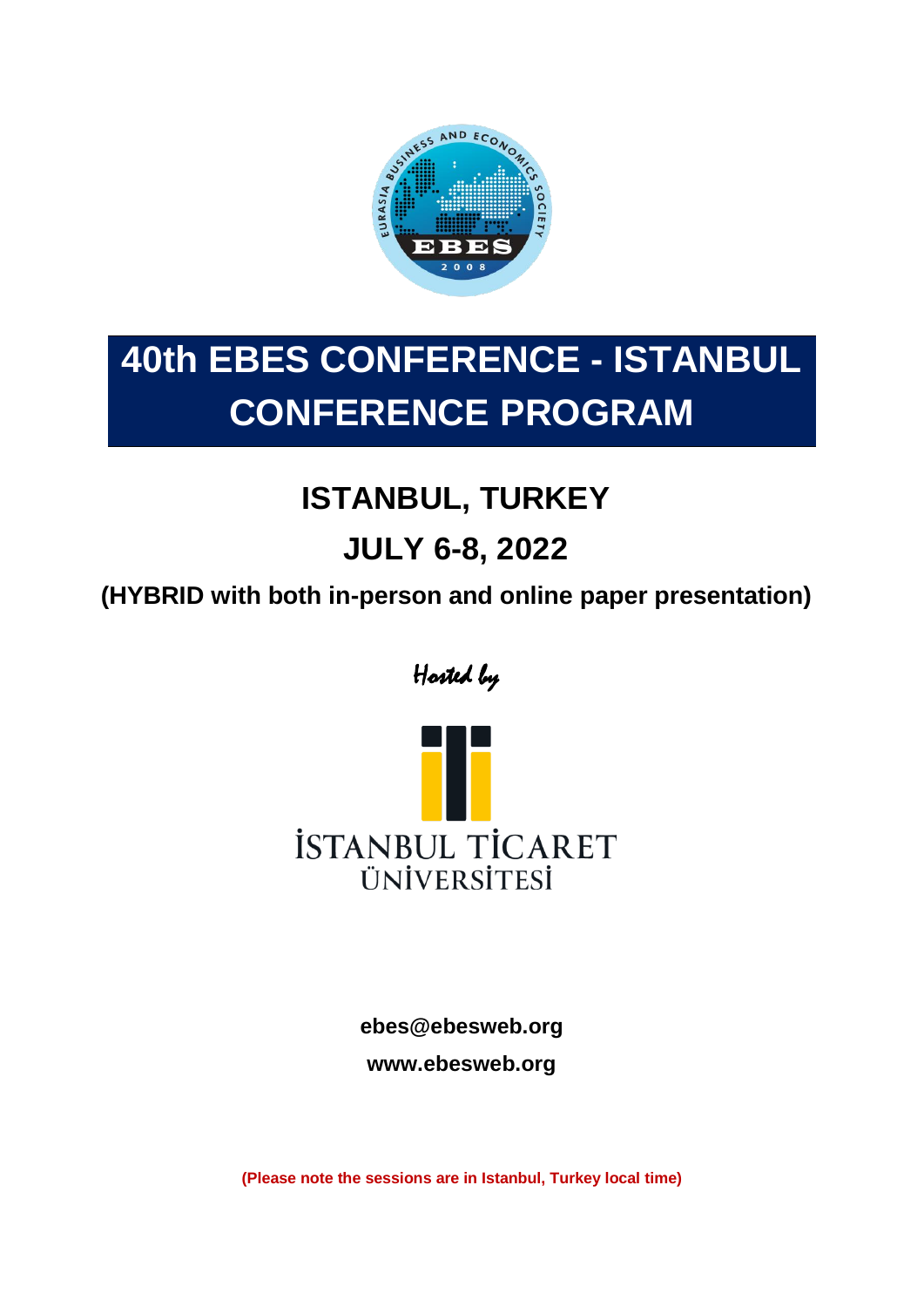### **TRIAL SESSIONS**

**TRIAL SESSION FOR PARTICIPANTS (15:00-16:30 [| Link\)](https://us02web.zoom.us/j/84478431479)**

**TRIAL SESSION FOR CHAIRS/DISCUSSANTS (16:30-17:00 | [Link\)](https://us02web.zoom.us/j/84478431479)**

**Friday, July 1 Monday, July 4**

**TRIAL SESSION FOR PARTICIPANTS (10:00-11:30 | [Link\)](https://us02web.zoom.us/j/84478431479) TRIAL SESSION FOR CHAIRS/DISCUSSANTS**

**(11:30-12:00 | [Link\)](https://us02web.zoom.us/j/85407895422)**

**Trial Session Links for Participants:** <https://us02web.zoom.us/j/84478431479> **Chairs/Discussants:** <https://us02web.zoom.us/j/85407895422>

#### **PROGRAM OUTLINE**

#### **Wednesday, July 6 (Day 1) Thursday, July 7 (Day 2) Friday, July 8 (Day 3)**

**WELCOME SPEECHES (08:30-08:45 |** D-202 & [Z-Room 1](https://us02web.zoom.us/j/83763513804)**)**

**SESSION I (08:45-10:45)** Accounting & Finance (D-202 & [Z-Room 1\)](https://us02web.zoom.us/j/83763513804) Management & MIS (C-305 & [Z-Room 2\)](https://us02web.zoom.us/j/83242200549)

Empirical Studies I (C-405 [& Z-Room 3\)](https://us02web.zoom.us/j/86479773954) Entrepreneurship I (D-403 & [Z-Room 4\)](https://us02web.zoom.us/j/84784262532)

**COFFEE BREAK (10:45-11:00)**

**SESSION II (11:00-13:00)** Banking & Finance I (D-202 & [Z-Room 1\)](https://us02web.zoom.us/j/83763513804) Management I (C-305 & [Z-Room 2\)](https://us02web.zoom.us/j/83242200549) Marketing & Tourism (C-405 & [Z-Room 3\)](https://us02web.zoom.us/j/86479773954)

> **LUNCH BREAK (13:00-13:45) SESSION III**

**(13:45-15:45)**

Corporate Finance (D-202 & [Z-Room 1\)](https://us02web.zoom.us/j/83763513804) Education and Human Resource Management (C-305 [& Z-Room 2\)](https://us02web.zoom.us/j/83242200549) Empirical Studies on Finance and Investment (C-405 & [Z-Room 3\)](https://us02web.zoom.us/j/86479773954) Public Economics and Political Economy (D-403 & [Z-Room 4\)](https://us02web.zoom.us/j/84784262532)

**COFFEE BREAK (15:45-16:00)**

**EDITORS' PANEL SESSION (16:00-17:00 |** D-202 & [Z-Room 1](https://us02web.zoom.us/j/83763513804)**)**

**BEST PAPER AWARD CEREMONY (17:00-17:10 |** D-202 & [Z-Room 1](https://us02web.zoom.us/j/83763513804)**)**

**EBES FELLOW (17:10-17:50 |** D-202 & [Z-Room 1](https://us02web.zoom.us/j/83763513804)**)**

**PUBLISHER SESSION (17:50-18:30 |** D-202 & [Z-Room 1](https://us02web.zoom.us/j/83763513804)**)**



**SESSION I (10:20-12:20)** Management II [\(Z-Room 1\)](https://us02web.zoom.us/j/83763513804) Banking & Finance II [\(Z-Room 2\)](https://us02web.zoom.us/j/83242200549) Economics of Innovation [\(Z-Room 3\)](https://us02web.zoom.us/j/86479773954) Education & Labor Economics [\(Z-Room 4\)](https://us02web.zoom.us/j/84784262532)

**LUNCH BREAK (12:20-12:50)**

**SESSION II (12:50-14:50)** Management III [\(Z-Room 1\)](https://us02web.zoom.us/j/83763513804) Investment [\(Z-Room 2\)](https://us02web.zoom.us/j/83242200549) Accounting & Corporate Finance [\(Z-Room 3\)](https://us02web.zoom.us/j/86479773954)

**GLO Virtual Seminar (15:00-16:00 |** [Z-Room 1](https://us02web.zoom.us/j/83763513804)**)**

#### **SESSION III (16:10-18:10)**

GLO Handbook Session [\(Z-Room 1\)](https://us02web.zoom.us/j/83763513804) Banking [\(Z-Room 2\)](https://us02web.zoom.us/j/83242200549) SMEs & Management [\(Z-Room 3\)](https://us02web.zoom.us/j/86479773954) Tourism [\(Z-Room 4\)](https://us02web.zoom.us/j/84784262532)

**SESSION I (09:00-11:00)** Accounting/Audit & Corporate Governance [\(Z-Room 1\)](https://us02web.zoom.us/j/83763513804) Entrepreneurship II [\(Z-Room 2\)](https://us02web.zoom.us/j/83242200549) Management IV [\(Z-Room 3\)](https://us02web.zoom.us/j/86479773954)

**SESSION II (11:15-13:15)** Corporate Governance [\(Z-Room 1\)](https://us02web.zoom.us/j/83763513804) Marketing [\(Z-Room 2\)](https://us02web.zoom.us/j/83242200549) Management & Human Resources [\(Z-Room 3\)](https://us02web.zoom.us/j/86479773954) Health Economics & Inequality [\(Z-Room 4\)](https://us02web.zoom.us/j/84784262532)

> **LUNCH BREAK (13:15-13:45)**

**SESSION III (13:45-15:45)** Corporate Finance [\(Z-Room 1\)](https://us02web.zoom.us/j/83763513804) Growth & Development and Regional Studies [\(Z-Room 2\)](https://us02web.zoom.us/j/83242200549) Management V [\(Z-Room 3\)](https://us02web.zoom.us/j/86479773954) Empirical Studies II [\(Z-Room 4\)](https://us02web.zoom.us/j/84784262532)

**Z-Room 1:** <https://us02web.zoom.us/j/83763513804> **Z-Room 2:** <https://us02web.zoom.us/j/83242200549> **Z-Room 3:** <https://us02web.zoom.us/j/86479773954> **Z-Room 4:** <https://us02web.zoom.us/j/84784262532>

**Notes:** For all three days, the links will remain the same.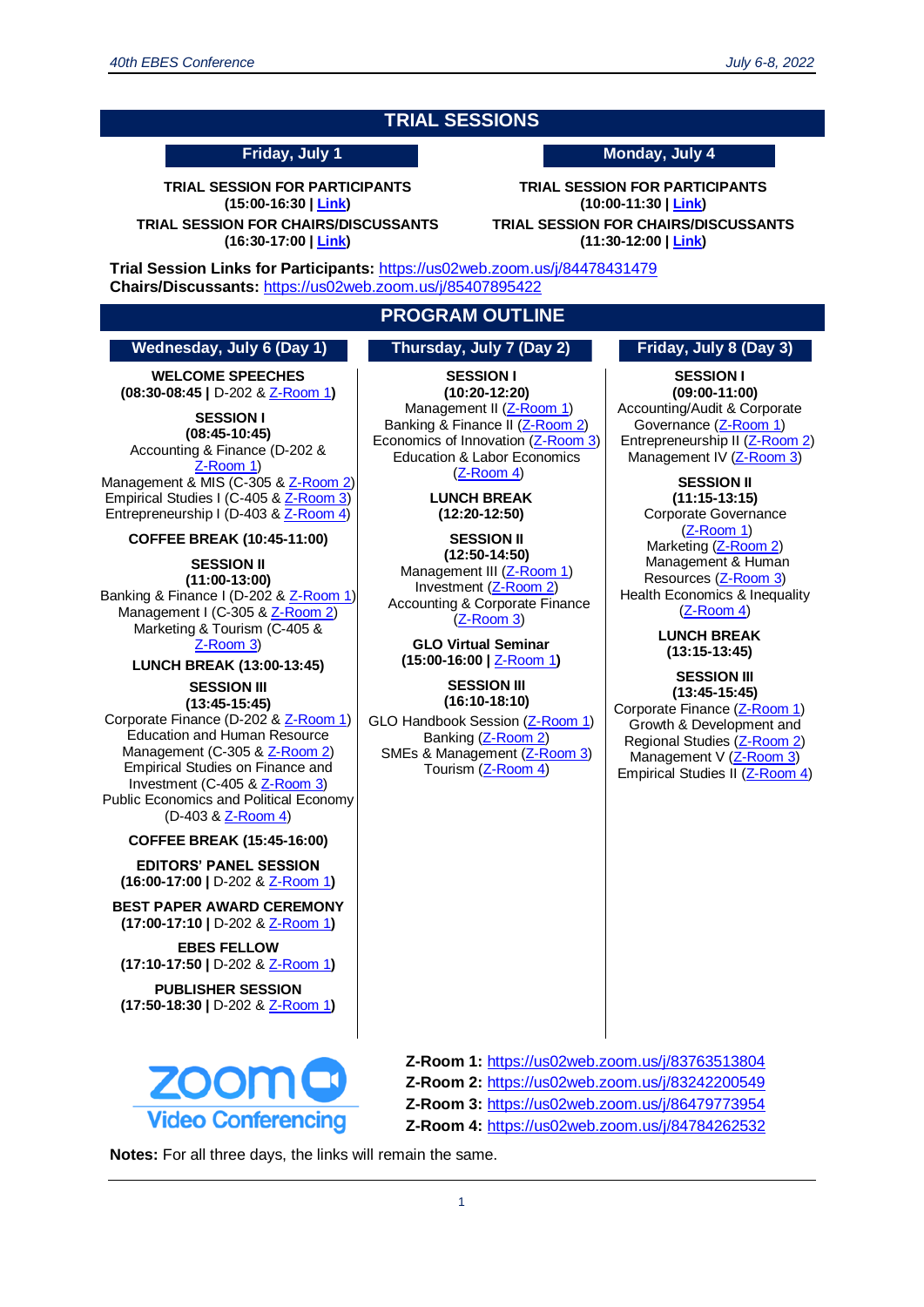# **CONFERENCE PROGRAM**

## **WEDNESDAY, JULY 6 (DAY 1)**

#### **WELCOME SPEECHES: 08:30-08:45**

**Room:** D-202 &  $Z$ -Room 1 (in-person)

Mehmet Huseyin Bilgin, Vice President, *EBES* & *GLO* & *Istanbul Medeniyet University,* Turkey

Yucel Ogurlu, Rector, *Istanbul Ticaret University*, Turkey

Klaus F. Zimmermann, President, *EBES* & *GLO* & *UNU-MERIT, The Netherlands* & *Free University Berlin*, Germany

#### **DAY 1 - SESSION I: 08:45-10:45**

#### **ACCOUNTING & FINANCE**

**Chair & Discussant:** Jacob Schmidt, *Regent's University London*, U.K. **Room:** D-202 & [Z-Room 1](https://us02web.zoom.us/j/83763513804) (in-person)

*The Impact of Customer Concentration on Enterprise Digital Transformation: A Heterogeneity Analysis based on Customer Background*

Yang Zhonghai, Harbin Engineering University, China; Su Zijian, Harbin Engineering University, China; and Li Yingmei, Harbin Engineering University, China

*Determinants and Effects of Budgeting: The Case of the Czech Business Companies* Petr Petera, Prague University of Economics and Business, Czech Republic; Jaroslav Wagner, Prague University of Economics and Business, Czech Republic; and Boris Popesko, Tomas Bata University in Zlin, Czech Republic

*Stakeholder's Perception Gap on Performance Audit: A Role Theory Perspective* Dyah Ekaari Sekar Jatiningsih, Universitas Muhammadiyah Yogyakarta, Indonesia; Rachel Sahertian, Universitas Muhammadiyah Yogyakarta, Indonesia; and Diandra Talita Spama, Universitas Muhammadiyah Yogyakarta, Indonesia

*Managerial Influence on Auditor's Efficiency* Angie M. Abdel Zaher, American University in Cairo, Egypt

*Black Lives Matter and Social Justice in the Context of Human Rights: How Social Activism Shape in Organizations Policy Changes?* Mohammed Hossain, Gulf University for Science and Technology, Kuwait

*Is the Finance Discipline in a "Research Silo"?* Zaher Zantout, American University of Sharjah, U.A.E.

#### **MANAGEMENT & MIS**

**Chair & Discussant:** Mehmet Altin*, University of Central Florida*, U.S.A. **Room:** C-305 & [Z-Room 2](https://us02web.zoom.us/j/83242200549) (in-person)

*A Bibliometric Review of Philanthropic Leadership Research over the Past Three Decades* Sonia Ben Jaafar, Abdulla Al Ghurair Foundation for Education, U.A.E. and Virginia Bodolica, American University of Sharjah, U.A.E.

*Advertising Risk Propensity in a Post-Soviet Country*

Jaafar El-Murad, University of Westminster, U.K.; Farkhod Pulatovich Karimov, Westminster International University in Tashkent, Uzbekistan; Dildara Gapparova, Westminster International University in Tashkent, Uzbekistan; and Pinar Demir, University of Westminster, U.K.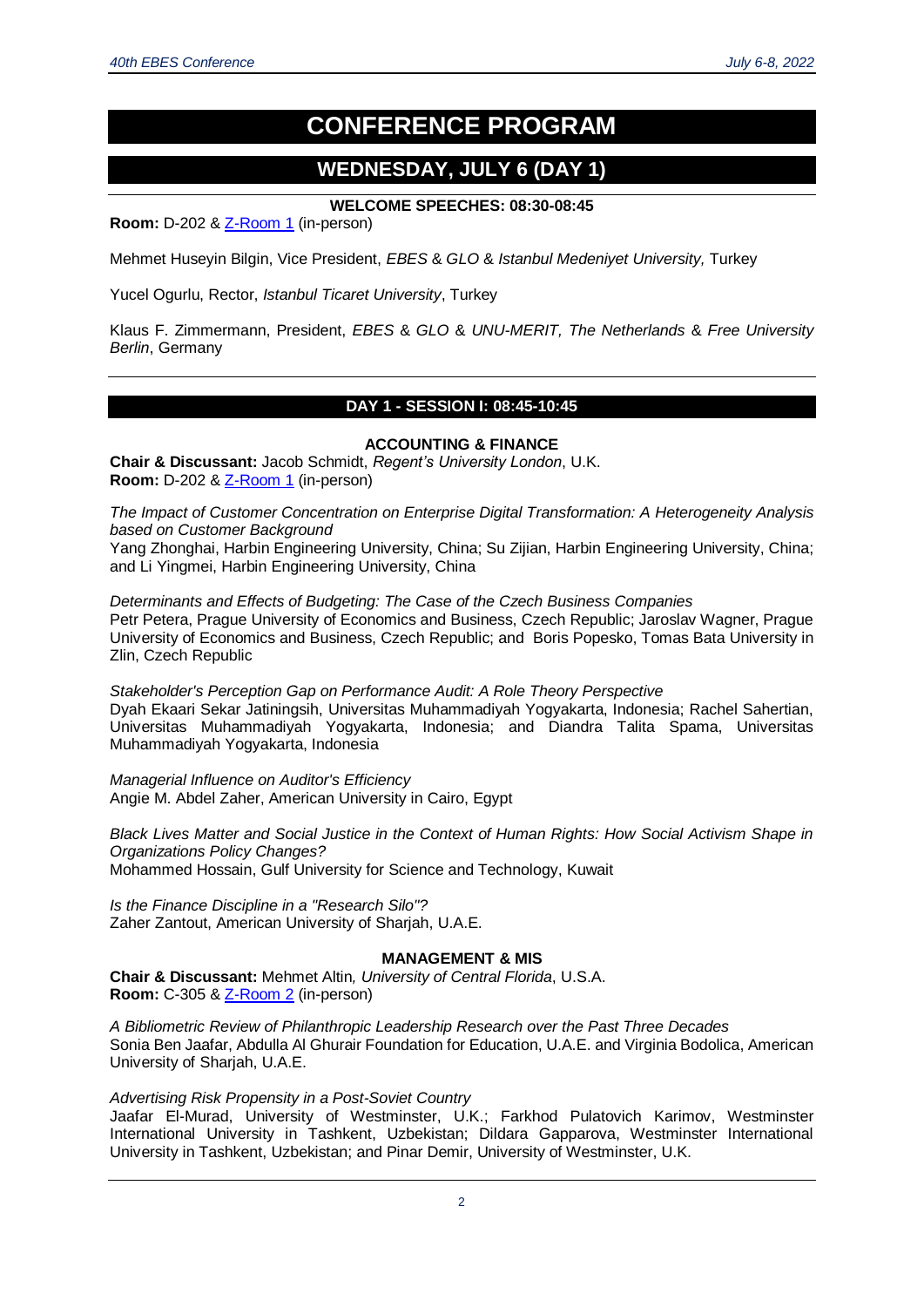*Advertising Strategies to Reduce Consumers' Intentions to Purchase Counterfeit Luxury Brands* Gangseog Ryu, Korea University, South Korea; Kikyoung Park, Gyeongsang National University, South Korea; and Boha Kim, BC Card Co. Korea, South Korea

*Revealing Major Factors of Digital Banking Adoption: A Literature Survey* Naser Abdo Saif Almuraqab, University of Dubai, U.A.E. and Alyza Mae Cruz, University of Dubai, U.A.E.

*The Social Media Anxiety Grasp: Understanding its Mediating Relationship to Social Media Use* Edith Galy, University of Texas-Rio Grande Valley, U.S.A. and Monica D. Hernandez, St. Edwards University, U.S.A.

*Cryptocurrency and Energy Market Nexus: Assessing the Evidence from the Nordic Electricity Prices* Meriem Youssef, University of Sousse, Tunisia and Asma Ben Amor, University of Sousse, Tunisia

#### **EMPIRICAL STUDIES I**

**Chair & Discussant:** Roy Thurik, *Erasmus University Rotterdam*, The Netherlands **Room:** C-405 & [Z-Room 3](https://us02web.zoom.us/j/86479773954) (in-person)

*Modeling and Impact Factor Analysis of Exports and Imports using M-DAM and Fractional Calculus* Nisa Ozge Onal Tugrul, Istanbul Technical University, Turkey and Ertugrul Karacuha, Istanbul Technical University, Turkey

*The Yield Spread as a Predictor of Economic Activity in Mexico: The Role of the Term Premium* Raul Ibarra Ramirez, Banco de Mexico, Mexico

*The Effect of EPL on the Internationalization of Small Firms* Teresa Barbieri, Università di Torino, Italy; Francesco Devicienti, Università di Torino, Italy; Alessandro Manello, Università di Torino, Italy; and Davide Vannoni, Collegio Carlo Alberto, Italy

*The Innovation Performance of EU Regions. Does the Presence of Artists Matter?* Leo Evariste Sleuwaegen, KU Leuven, Belgium

*Macroprudential Policies and Volatility of Investments* Nihal Bayraktar, Penn State University, U.S.A.

*Optimal Allocation for Actuarial Liabilities: An Insurance Industry Application* Debora Moreira Miranda, Sao Paulo School of Economics, FGV, Brazil and Alessandro Martim Marques, Fundação Getúlio Vargas, Brazil

#### **ENTREPRENEURSHIP I**

**Chair & Discussant:** Marco Vivarelli, *Università Cattolica del Sacro Cuore*, Italy **Room:** D-403 & [Z-Room 4](https://us02web.zoom.us/j/84784262532) (in-person)

*Pay Transparency and Entrepreneurship*

Walid Saffar, The Hongkong Polytechnic University, Hong Kong and Longfei Shang, Southwestern University of Finance and Economics, China

*The Role of Dynamic Capabilities in International Performance: The Effect of Entrepreneurial and Market Orientation*

Cristina I. Fernandes, University of Beira Interior, Portugal; Joao J. Ferreira, University of Beira Interior, Portugal; Pedro Mota Veiga, Instituto Politécnico de Viseu e Universidade Católica Portuguesa & NECE-Research Unit, Portugal; and Hussain G. Rammal, The University of Adelaide, Australia

*Attitudes towards Electric Cars in Kuwait: A Mixed Method Approach*

Andri Ottesen, Australian College of Kuwait, Kuwait; Sumayya Banna, Arab Open University, Kuwait; and Basil Alzougool, Arab Open University, Kuwait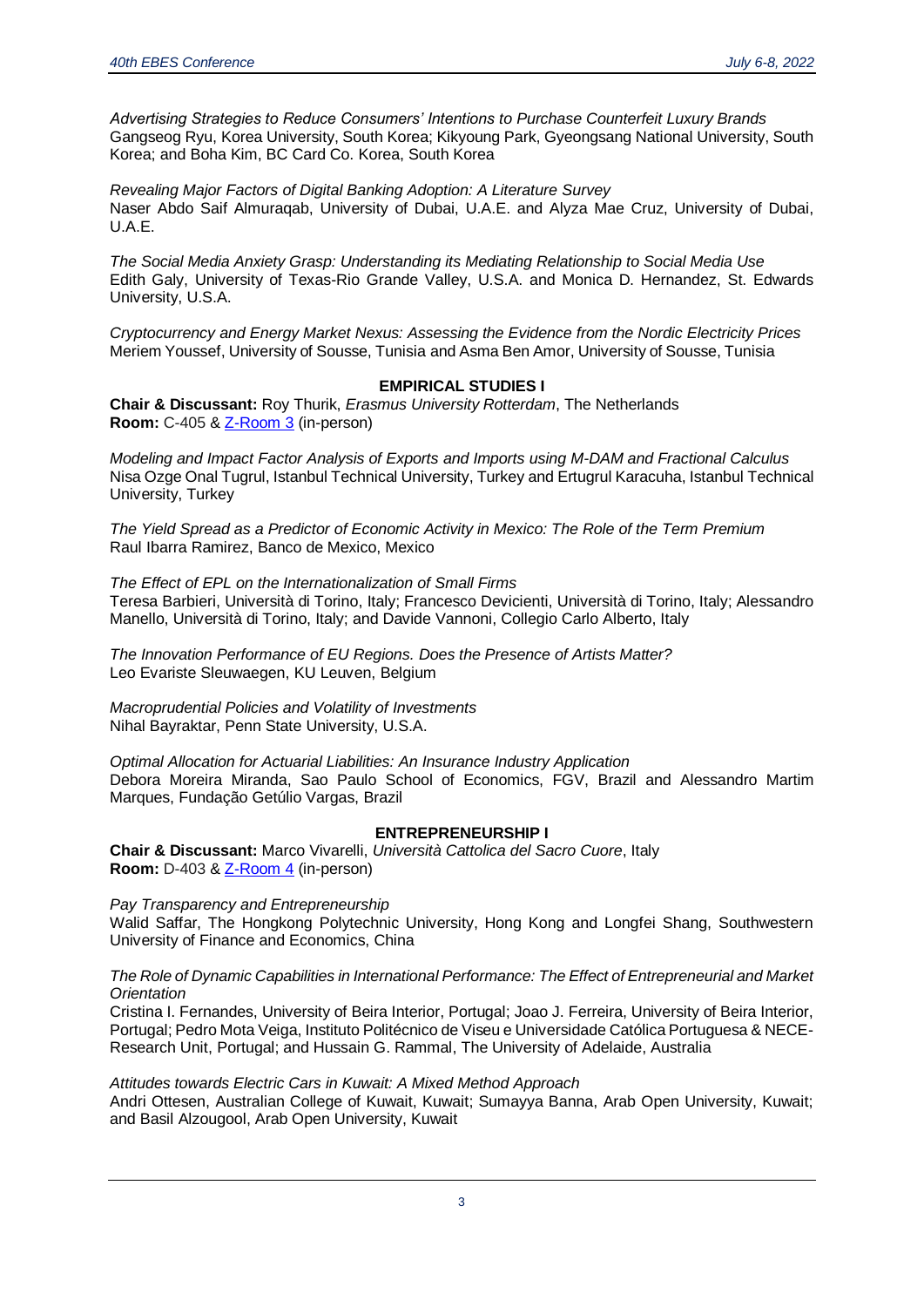*The Narrative of Kretek Economy in the Novel Gadis Kretek by Ratih Kumala* Rofi Nihayatul Ulum, Universitas Negeri Surabaya, Indonesia

*The Impact of Institutional Context on the Entrepreneurship Intention among Young* Vera Butkouskaya, HSE University, Russia and Nestor U. Saltedo, ESAN Graduate School of Business, Peru

#### **COFFEE BREAK: 10:45-11:00**

#### **DAY 1 - SESSION II: 11:00-13:00**

#### **BANKING & FINANCE I**

**Chair & Discussant:** Kudret Topyan, *Manhattan College*, U.S.A. **Room:** D-202 &  $Z-Room 1$  (in-person)

*The Shadow Disintermediation and Cost of Risk-Sensitive Capital* Irem Erten, Warwick Business School, U.K.

*Which Factors Play a Role in Coco Issuance? Evidence from European Banks* Christian Wolff, University of Luxembourg, Luxembourg; Theo Vermaelen, INSEAD, France; and Sara Wagner, Banque Internationale a Luxembourg, Luxembourg

*A Moments-Based Approach to Imperfect Granularity in Exchangeable Credit Risk Models* David Christen, University of Marburg, Germany

*Financial Outlook of Wood Industry: The Evidence from Turkey* Ali Coskun, Bogazici University, Turkey and Fatih Kayhan, Kirklareli University, Turkey

*Political Risk and Takeover Completion Likelihood* Ibtissem Rouine, IDRAC, France

*"Silver Generation", Digitalization, Cashless Payments and the Phenomenon of Social and Financial Exclusion in the Era of Covid-19*

Agnieszka Wojcik-Czerniawska, Warsaw School of Economics, Poland and Zbigniew Grzymała, Warsaw School of Economics, Poland

#### **MANAGEMENT I**

**Chair & Discussant:** Cristiano Antonelli, *University of Torino*, Italy **Room:** C-305 &  $\overline{Z}$ -Room 2 (in-person)

*An Attempt to Model Blockchain Implementation Cost Dynamics in Supply Chains* Ahmed Deif, California Polytechnic State University, U.S.A.

*Interdisciplinarity within Living Labs, for a better innovative Co-creation* Hend Mejri, Université de Tunis El Manar-FSEGT-Research Lab: LISEFE, Tunisia and Samia Karoui Zouaoui, Université de Tunis El Manar-FSEGT-Research Lab: LISEFE, Tunisia

*Does the usage pattern of a consumer affect their preference for mobile phone features?* Sheik Meeran, University of Bath, United Kingdom

*Determinants of Initial Coin Offerings Success: Assessing the Role of Venture's Technological Capabilities & Human Capital Signals* Meriem Youssef, University of Sousse, Tunisia and Asma Ben Amor, University of Sousse, Tunisia

*The Role of Humanitarian Logistics Benchmarking in Aiding Disaster Stricken Areas* Slobodan Nikola Acimovic, Faculty of Economy, Belgrade, Serbia; Veljko Mijuskovic, Faculty of Economics, University of Belgrade, Serbia; and Nikola Milosevic, Industrial Complex Trepča Serbia, Serbia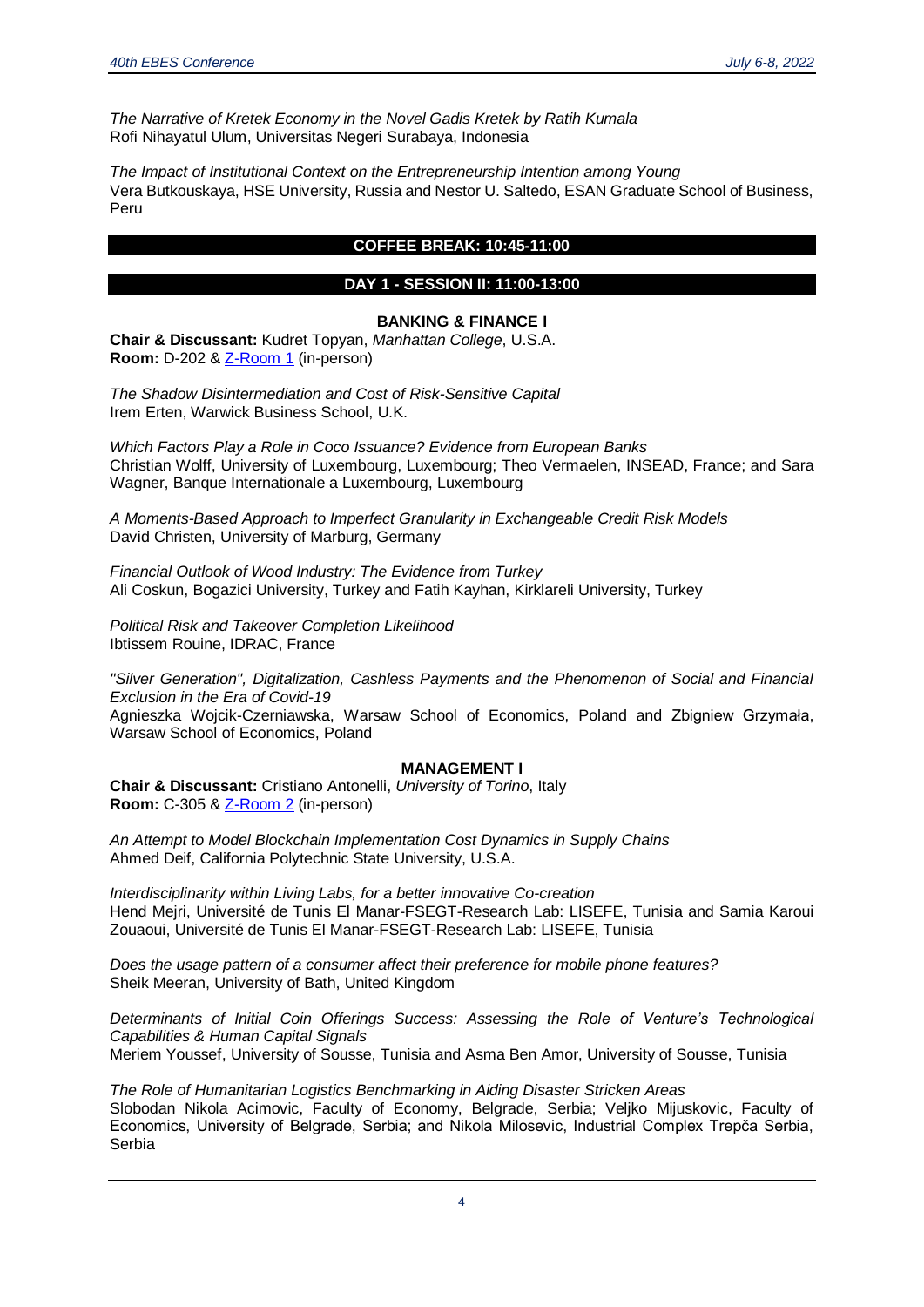#### **MARKETING & TOURISM**

**Chair & Discussant:** Virginia Bodolica, *American University of Sharjah*, U.A.E. **Room:** C-405 & [Z-Room 3](https://us02web.zoom.us/j/86479773954) (in-person)

*Economic and Political Determinants of the US Tourism*

Mert Topcu, Alanya Alaaddin Keykubat University, Turkey and Zulal Sogutlu Denaux, Valdosta State University, U.S.A.

*Paycheck Protection Program and Lending Discrimination in the Accommodation and Food Services Industry*

Mehmet Altin, University of Central Florida, U.S.A.; Gabriela Lelo de Larrea, University of Central Florida, U.S.A.; Ahmet Ozturk, University of Central Florida, U.S.A.; and Emrah Kocak, Erciyes University, Turkey

*Role of Text-Image Congruence on Hotel Guests' Trustworthiness, Attitude, Fluency Perception, and Booking Intention*

Qingxiang An, University of Central Florida, U.S.A.; Linh Le, University of Central Florida, U.S.A.; Ahmet Bulent Ozturk, University of Central Florida, U.S.A.; Murat Hancer, University of Central Florida, U.S.A.; and Mehmet Altin, University of Central Florida, U.S.A.

*"Playing Like Jordan": Impact of Sport Celebrity Endorsement on Basketball Players' Purchase Decisions*

Mustafa Serhat Avci, Cankaya University, Turkey; Handan Ozdemir, Cankaya University, Turkey; and Elif Akagun Ergin, Cankaya University, Turkey

*The Role of Public Trust in Fostering Residents' Support for Tourism Development: Evidence from a Portuguese Historic Town*

Ana Paula Rodrigues, University of Trás-os-Montes and Alto Douro, Portugal; Isabel Vieira, Polytechnic Institute of Viseu / School of Technology and Management of Lamego, Portugal; Didiana Fernandes, Polytechnic Institute of Viseu / School of Technology and Management of Lamego, Portugal; and Nuno Sousa, University of Trás-os-Montes and Alto Douro, Portugal

*IMC Mediation in Market Orientation and Organizational Performance Relationships under the Effect of Company Size: Developed and Developing Economy Comparison*

Vera Butkouskaya, HSE University, Russia; Joan Llonch, Universitat Autonoma de Barcelona, Spain; and Maria-del-Carmen Alarcon-del-Amo, University of Murcia, Spain

#### **LUNCH: 13:00-13:45**

#### **DAY 1 - SESSION III: 13:45-15:45**

#### **CORPORATE FINANCE**

**Chair & Discussant:** Ibtissem Rouine, *IDRAC*, France **Room:** D-202 & [Z-Room 1](https://us02web.zoom.us/j/83763513804) (in-person)

*Cost of Capital for ESG and non-ESG Stocks: Regression- versus Theory-based Approaches* Ahmed Badreldin, University of Marburg, Germany and Bernhard Nietert, University of Marburg, Germany

*The Rise of ESG Investment: Reconsidering CSR as Non-Financial Corporate Performance* Sibel Oktar Thomas, Ozyegin University, Turkey

*Are Companies with Better ESG Disclosure Less Likely to Go Bankrupt? Evidence from Indonesia* Rathria Arrina Rachman, Universitas Prasetiya Mulya, Indonesia

*The Impact of ESG (Environmental, Social and Governance) Scores on Financial Performance: Panel Data Analysis on Logistics Firms in Europe* Oğuz Şimşek, Istanbul Ticaret University, Turkey and Bayram Şirin, Istanbul Ticaret University, Turkey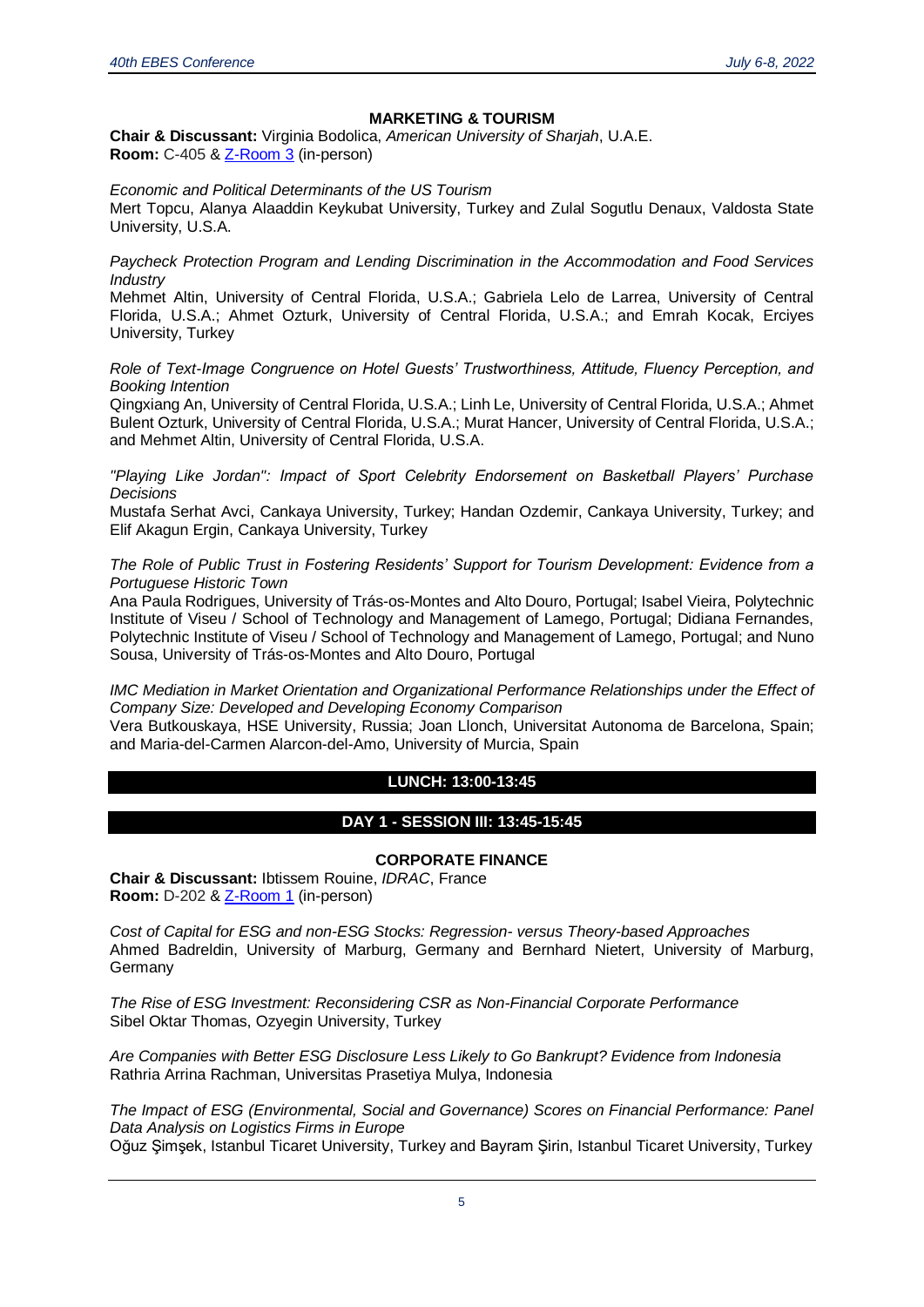*Understanding the Firm Specific Risk Premium*

Stan Feldman, Axiom Valuation, U.S.A. and Todd Jason Feldman, San Francisco State University, U.S.A.

*Are They Worth It? – An Evaluation of Predictions for "Fantasy Sports"* Tim Kohler, Merseburg University of Applied Sciences, Germany

#### **EDUCATION AND HUMAN RESOURCE MANAGEMENT**

**Chair & Discussant:** Virginia Bodolica, *American University of Sharjah*, U.A.E. **Room:** C-305 & [Z-Room 2](https://us02web.zoom.us/j/83242200549) (in-person)

*Unlocking Childhood Development: What Can We Learn from India's Time Use Survey, 2019?* Shila Mishra, IIT-Kanpur, India and Hargungeet Singh, Indian Institute of Technology, India

*Teachers' Perceptions and Practices toward Kumaravadivelu's Post Method Pedagogy during Teaching Online*

Novi Dyah Arisanti, Yogyakarta State University, Indonesia

*Human Resource Development Crisis Management Approaches to Expatriate Training during Pandemic Challenging Timeframes*

Bob Barrett, American Public University, U.S.A.

*Implementation of the Team Game Tournament Learning Model Using Problem Based Monopoly Media to Increase Students' Interest in Learning*

Nurul Infitah, Universitas Negeri Yogyakarta, Indonesia; Ali Muhson, Universitas Negeri Yogyakarta, Indonesia; and Novi Dyah Arisanti, Universitas Negeri Yogyakarta, Indonesia

*How Leaders Influence Employees to Support Organizational Change Initiatives: An Empirical Study* Mohammed Laid Ouakouak, Gulf University for Science and Technology, Kuwait; Noufou Oueadraogo, MacEwan University, Canada; and Gertrude Hewapathirana, Gulf University for Science and Technology, Kuwait

#### **EMPIRICAL STUDIES ON FINANCE AND INVESTMENT**

**Chair & Discussant:** Irem Erten, Warwick Business School, U.K. **Room:** C-405 & [Z-Room 3](https://us02web.zoom.us/j/86479773954) (in-person)

*Support Vector Machines for Long-Term Analysis of Bitcoin Price: A Deterministic Approach Coupled with Bootstrapping*

Giovanni Fasano, University Ca' Foscari of Venice, Italy and Marco Corazza, University Ca' Foscari of Venice, Italy

*Do Female Fund Managers Outperform Their Male Counterparts? A Quantitative Analysis of U.K. Retail Funds*

Jacob Schmidt, Regent's University London, U.K. and Bianca Hutton Chimes, Regent's University London, U.K.

*The Size Anomaly in Islamic Stock Indices: A Stochastic Dominance Approach* Osamah M. AlKhazali, American University of Sharjah, U.A.E.; Hooi Lean, Universiti Sains Malaysia, Malaysia; Mohsen Saad, American University of Sharjah, U.A.E.; and Taisier Zoubi, American University of Sharjah, U.A.E.

*Determinants of SET50 Index Futures Trading Volume* Woradee Jongadsayakul, Kasetsart University, Thailand

*Labor Force Demographics and Corporate Innovation*

Francois Derrien, HEC Paris, France; Ambrus Kecskes, Schulich School of Business at York University, Canada; and Phuong-Anh Nguyen, School of Administrative Studies at York University, Canada

*The Impact of Leverage Ratio & Corporate Tax Rates on Firm Value: An Empirical Investigation* Kudret Topyan, Manhattan College, U.S.A. and Natalia Boliari, Manhattan College, U.S.A.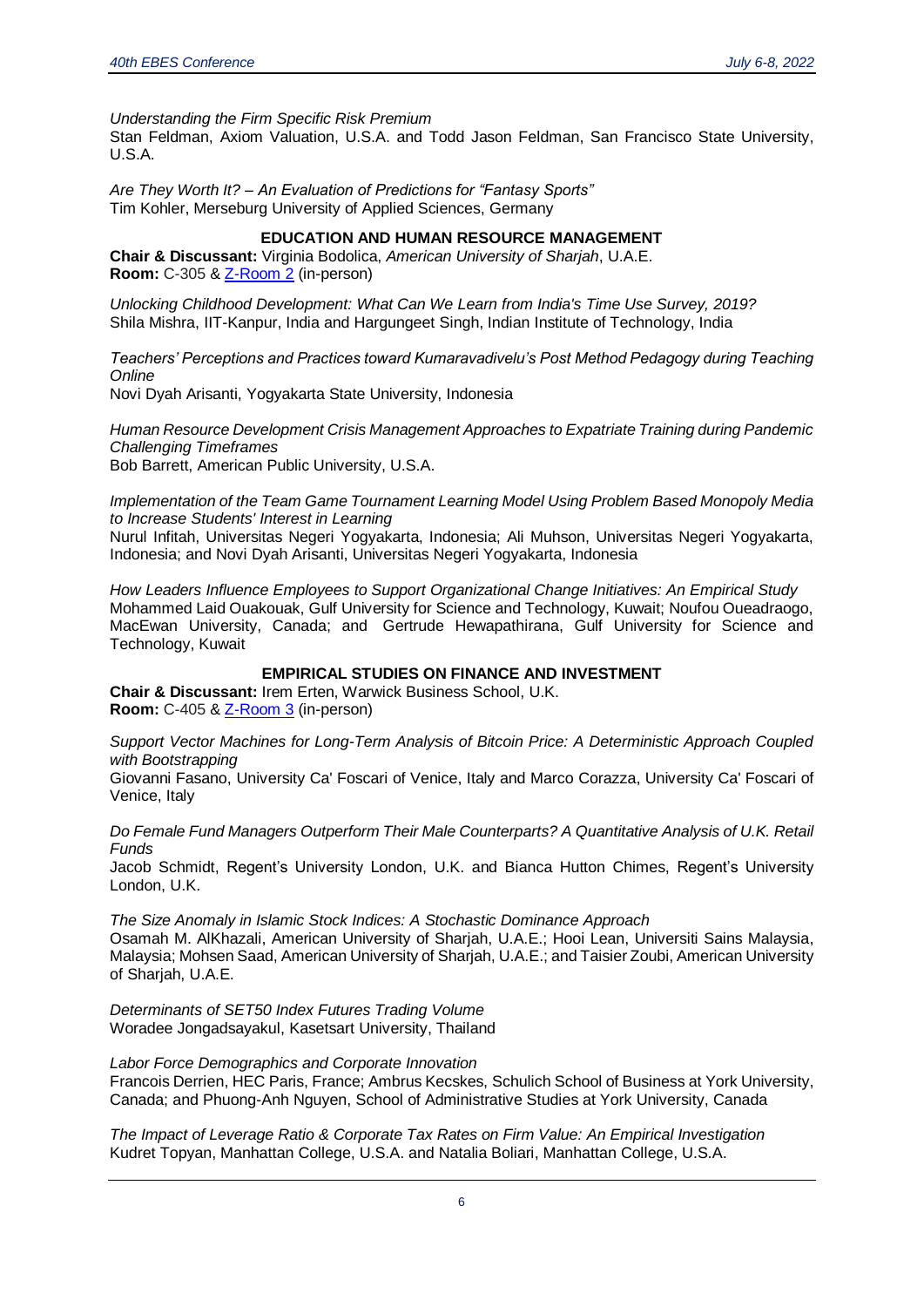#### **PUBLIC ECONOMICS AND POLITICAL ECONOMY**

**Chair & Discussant:** Nihal Bayraktar, Penn State University, U.S.A. **Room:** D-403 & [Z-Room 4](https://us02web.zoom.us/j/84784262532) (in-person)

*Rethinking the European Union's Migration Policy: Cost-Benefit Analysis on Behalf of the Member States*

Monika Moraliyska, University of National and World Economy, Bulgaria

*Is a Municipal Sales Tax Compatible with VAT?* Benjami Angles, Open University of Catalonia (UOC), Spain

*Zakat and Principles of Taxation. Economic Efficiency, a Comparative Analysis with Taxes* Salah Gueydi, HBKU, Qatar

*Towards a Single World Currency* Jean Marie Dejnecki, Belgium

*Availability of Sports and Exercise Facilities and Their Impact on Participation in Physical Activity: An Empirical Analysis based on Canadian Data* Nazmi Sari, University of Saskatchewan, Canada

*Zakat and Principles of Taxation: Equity, a Comparative Analysis with Taxes*  Salah Gueydi, HBKU, Qatar

#### **COFFEE BREAK: 15:45-16:00**

#### **EDITORS' PANEL SESSION: 16:00-17:00 How to Publish in WoS Journals**

**Room:** D-202 &  $Z-Room 1$  (in-person)

**Moderator:** Klaus F. Zimmermann, Editor-in-Chief, *Journal of Population Economics* (SSCI & IF: 2.813)

Douglas Cumming, Editor-in-Chief, *British Journal of Management* (SSCI & 2020 IF: 6.567)

Narjess Boubakri, Editor*, The Quarterly Review of Economics and Finance* (SSCI & 2020 IF: 2.619)

Jonathan A. Batten, Editor, *Journal of International Financial Markets, Institutions & Money* (SSCI & 2020 IF: 4.211) & Chief Editor, *Finance Research Letters* (SSCI & 2020 IF: 5.596)

Marco Vivarelli, Editor-in-Chief, *Eurasian Business Review* (SSCI & IF: 3.500)

#### **BEST PAPER AWARD CEREMONY: 17:00-17:10**

**Room:** D-202 & **Z-Room 1** (in-person)

**Presented by:** Ender Demir, *Reykjavik University & EBES*, Iceland

#### **EBES FELLOW: 17:10-17:50**

**Room:** D-202 & [Z-Room 1](https://us02web.zoom.us/j/83763513804) (in-person)

#### **Moderator:**

Klaus F. Zimmermann, President, *EBES* & *GLO* & *UNU-MERIT, The Netherlands* & *Free University Berlin*, Germany

#### **Speaker:**

Narjess Boubakri, *American University of Sharjah*, U.A.E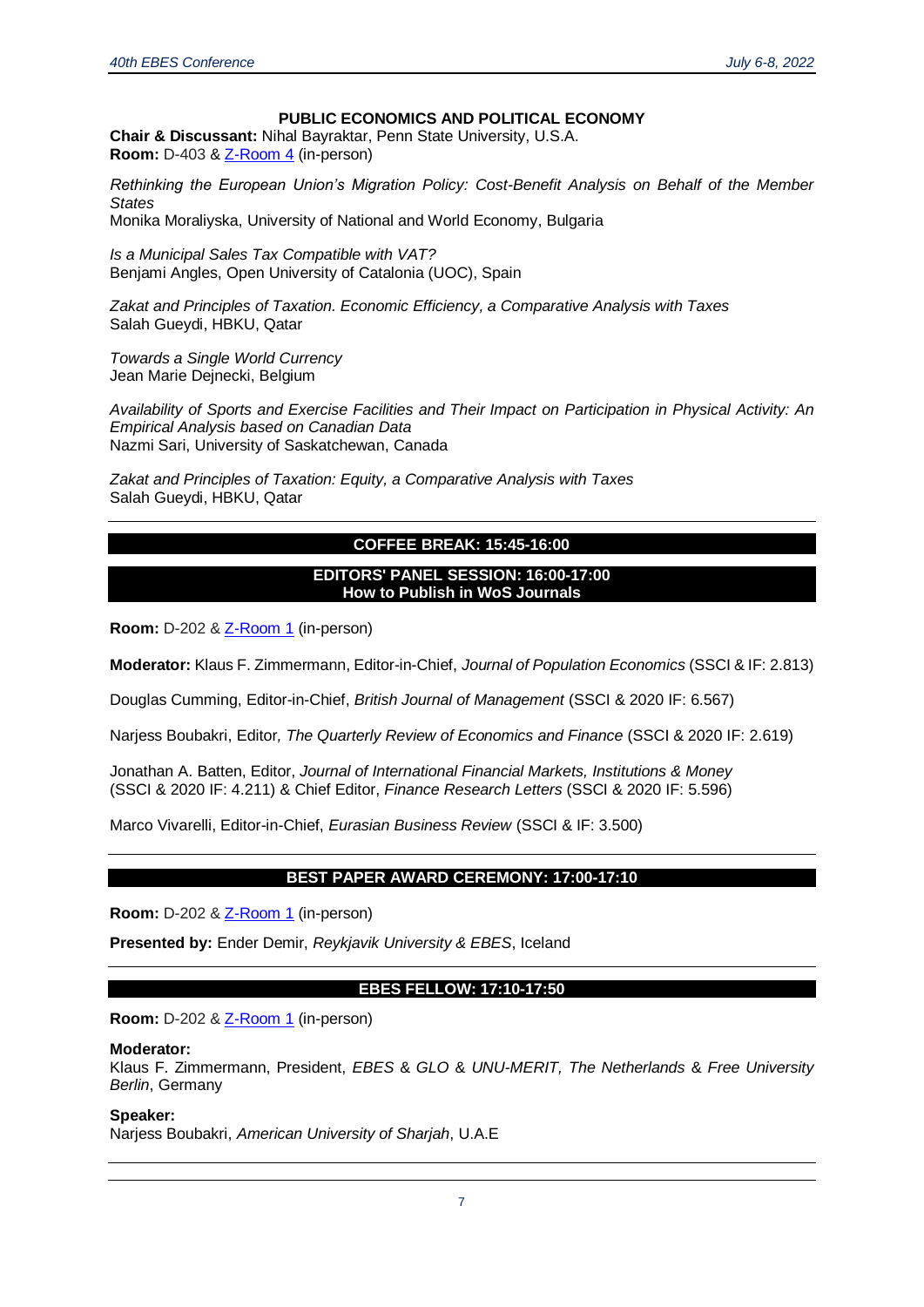### **PUBLISHER SESSION: 17:50-18:30 How to publish with Springer**

Springer

**Room:** D-202 & **Z-Room 1** (in-person)

#### **Moderator:**

Hakan Danis, *Managing Editor of Eurasian Economic Review* (Scopus & ESCI), U.S.A.

#### **Speaker:**

Sagarika Ghosh, *Executive Editor at Springer in New Delhi*, India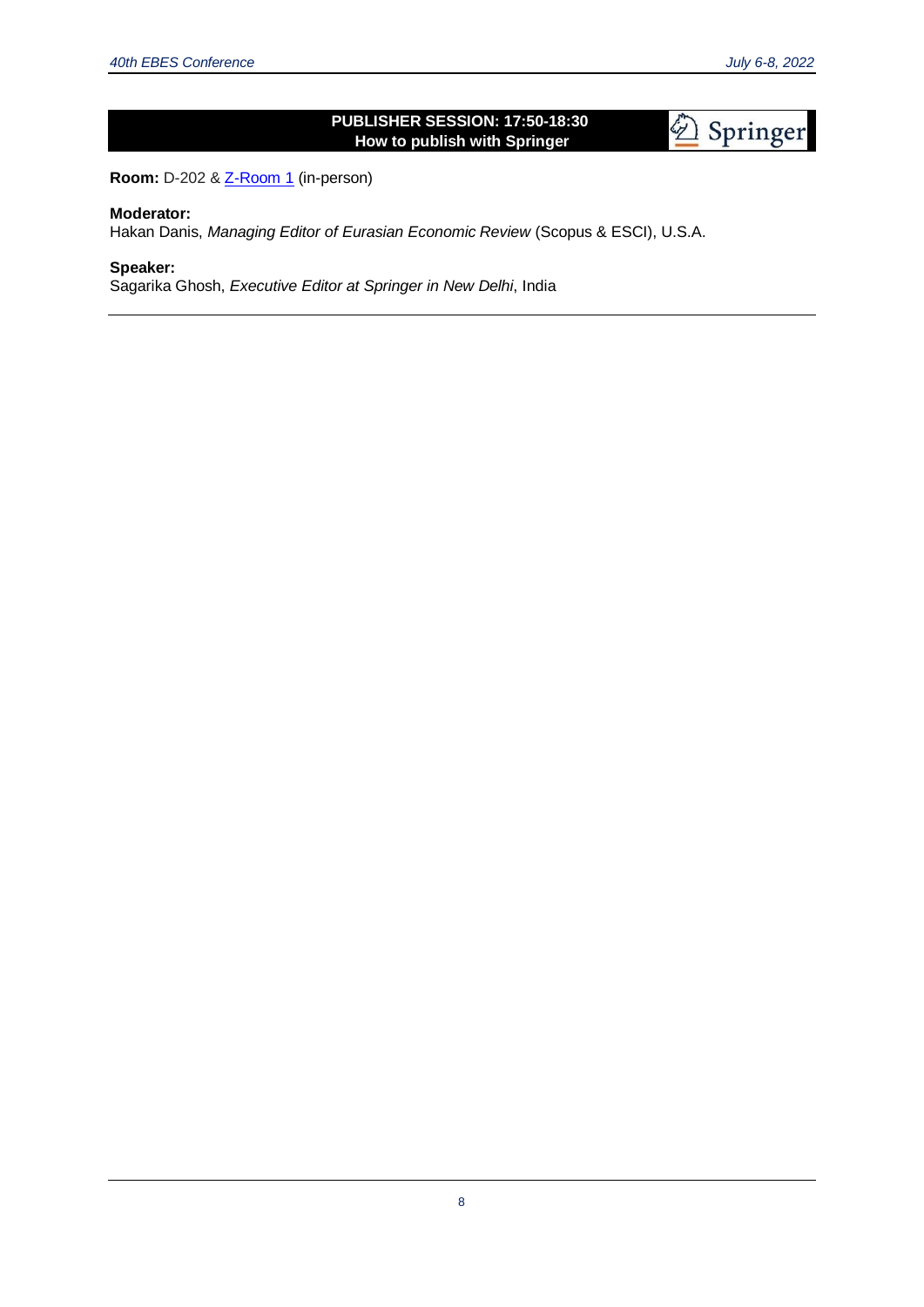### **THURSDAY, JULY 7 (DAY 2)**

#### **DAY 2 - SESSION I: 10:20-12:20**

#### **MANAGEMENT II**

**Chair:** Ender Demir **Room:** [Z-Room 1](https://us02web.zoom.us/j/83763513804)

*Developing a Framework for Improving the Decision-Making of Project Management Practitioners* Ismail Can Kurtuk, Bournemouth University, U.K. and Martyn Polkinghorne, Bournemouth University, U.K.

*The Dual Role of the Manager as Representative of the Organization and the Employee in the Shaping of the Psychological Contract* Anna Rogozińska-Pawełczyk, University of Lodz, Poland

*More Women Needed? Exploring the Impact of Female Board Representation on Introducing Innovations in Finance and Insurance Industry* Jian-Hang Wang, National Taichung University of Education, Taiwan; Hsien-Chen Lo, Chung Yuan Christian University, Taiwan; and Hsiang-Yi Hsu, Feng Chia University, Taiwan

*Impact of Data Analytics in Agriculture: Landscape Approach for Sustainable Land Use* Diana Timis, Academy of Economic Studies Bucharest, Romania; Catalin Laurentiu Rotaru, Academy of Economic Studies Bucharest, Romania; and Giani Ionel Gradinaru, The Bucharest University of Economic Studies, Institute of National Economy, Romania

*A Psychocultural Analysis of Business Communication in China* Mohammed Shafiullah, University of St. Gallen, Switzerland and Daria Berg, University of St. Gallen, **Switzerland** 

#### **BANKING & FINANCE II**

**Chair:** Mehmet Huseyin Bilgin **Room:** [Z-Room 2](https://us02web.zoom.us/j/83242200549)

*The Air Quality Effect on the Stock Market - A Multi-Country Perspective* Zheng Li, Stevens Institute of Technology, U.K.

*Non-Performing Loans and Bank Lending Behavior*

Ardit Gjeci, University of Ljubljana, Slovenia; Matej Marinc, University of Ljubljana, Slovenia; and Vasja Rant, University of Ljubljana, Slovenia

*Islamic Banking and Their Responses to the New Wave of Digital Disruption in the Gulf Countries* Ala' Azmi Abumughli, Hamad Bin Khalifa University, Qatar

*A Cryptocurrency Empirical Study Focused on Evaluating Their Distribution Functions* Carmen López Martín, National Distance Education University (UNED), Spain; Raquel Arguedas, National Distance Education University (UNED), Spain; and Sonia Benito, National Distance Education University (UNED), Spain

*Nonlinearity and Forecast Performance of Realized Volatility* Daiki Maki, Doshisha University, Japan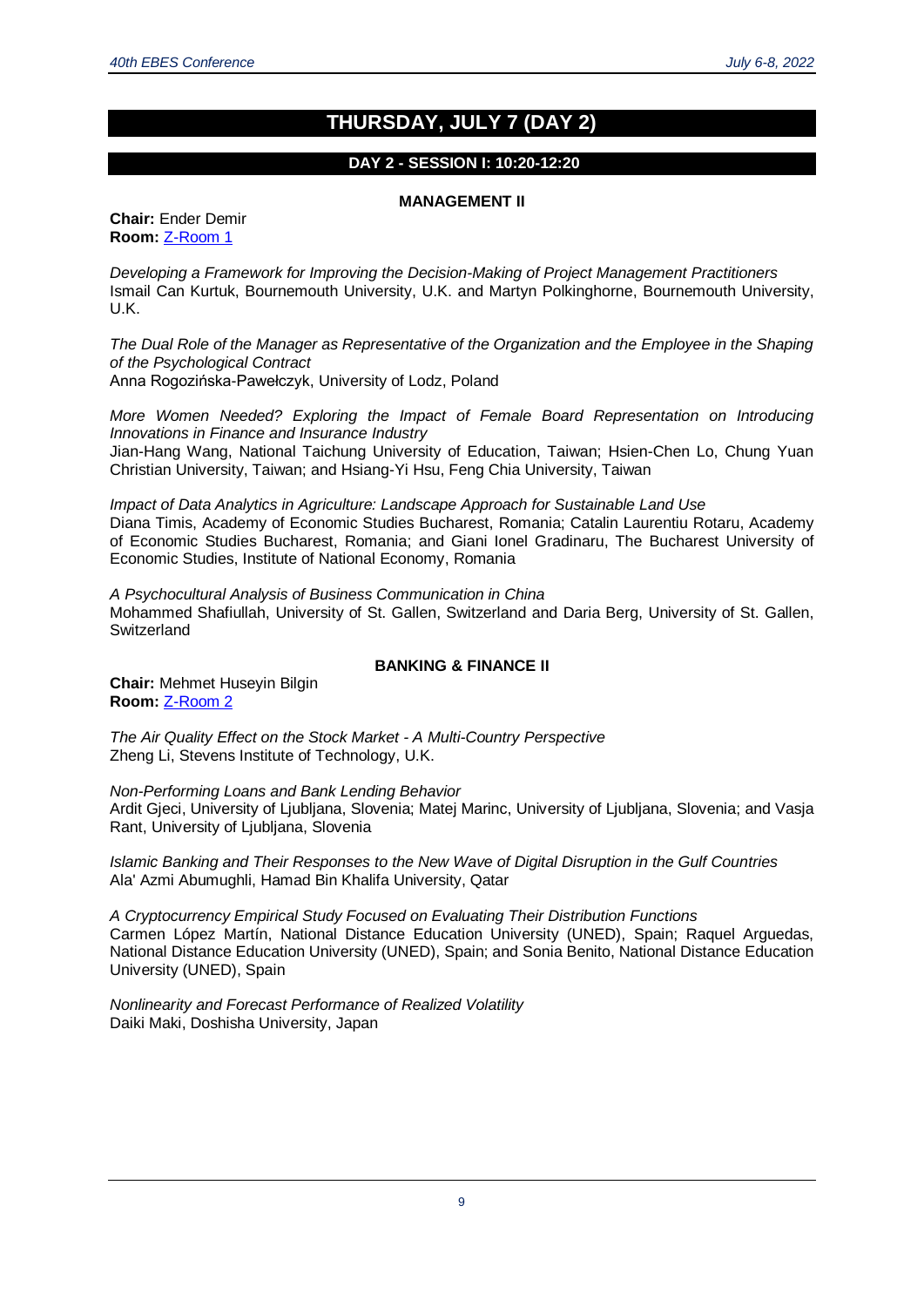#### **ECONOMICS OF INNOVATION**

**Chair:** Dolores Anon Higon **Discussant:** Marco Vivarelli, *Università Cattolica del Sacro Cuore*, Italy **Room:** [Z-Room 3](https://us02web.zoom.us/j/86479773954)

*Adoption of a Service with Preventive Innovation Characteristics* Deborah Kuperstein-Blasco, Tampere University, Finland and Saku Makinen, University of Turku, Finland

*The Ascent of Robo-Advisory: Scientometrics Analysis and Prospects for Robo-Advisory Research* Ahmet Faruk Aysan, Hamad Bin Khalifa University, Qatar; Qasim Mohamed Abdi, Hamad Bin Khalifa University, Qatar; and Alperen Manisaligil , Marmara University, Turkey

*Forecasting of the Travel Time in the Context of On-Demand City Transport* Angel Marchev, Sofia University, Bulgaria and Boyan Lomev, Sofia University, Bulgaria

*E-Government Implementation in Kosovo*

Luan Jusufi, Adviser for the economic issue to minister of foreign affairs Pristine, Kosovo and Sokol Xhafa, University for Business and Technology, Kosovo

*Smart Contract: Discipline and Values* Ettore William Di Mauro, University of Rome, Italy

*Linking Corporate Social Responsibility, Innovation and Performance: A Theoretical Investigation* Olegs Nikadimovs, University of Latvia, Latvia

#### **EDUCATION & LABOR ECONOMICS**

**Chair:** Ilker Kaya **Discussant:** Sergio Scicchitano, *National Institute for Public Policy Analysis (INAPP)*, Italy **Room:** [Z-Room 4](https://us02web.zoom.us/j/84784262532)

*Early Childhood Human Capital Investment and Early Child Outcomes* Gokce Tutunculer, University of Gaziantep, Turkey

*Exploring Teachers' Perception of Emergency Curriculum in Times of Pandemic: Has It Implemented Optimally?*

Fajriyah Novi Wardatin, State University of Surabaya, Indonesia

*Leadership Qualities for Students Growth & Career Success* Syed Sadullah Hussainy, Arab Open University, Oman and Mahmood Ali Al-Wahaibi, Arab Open University, Oman

*Emotional Intelligence and Resilience among the Educators of Tirana Kindergartens* Migena Buka, Tirana University, Albania and Erta Subashi, Tirana Municipality, Albania

*Understanding of Third Mission to Promote Cooperation between non-academic and academic actors* Georg Westermann, Harz University of Applied Sciences, Germany; Beatrix Janky, Harz University of Applied Sciences, Germany; Carolin Schubert, Harz University of Applied Sciences, Germany; and Rebecca Spaunhorst, TransInno\_LSA Project, Germany

*Understanding PGR Research Culture: Helping Research Degree Students to Maximize Their Opportunity for a Positive Experience*

Natalie Stewart, Bournemouth University, U.K.; Martyn Polkinghorne, Bournemouth University, U.K.; and Camila Devis-Rozental, Bournemouth University, U.K.

#### **LUNCH: 12:20-12:50**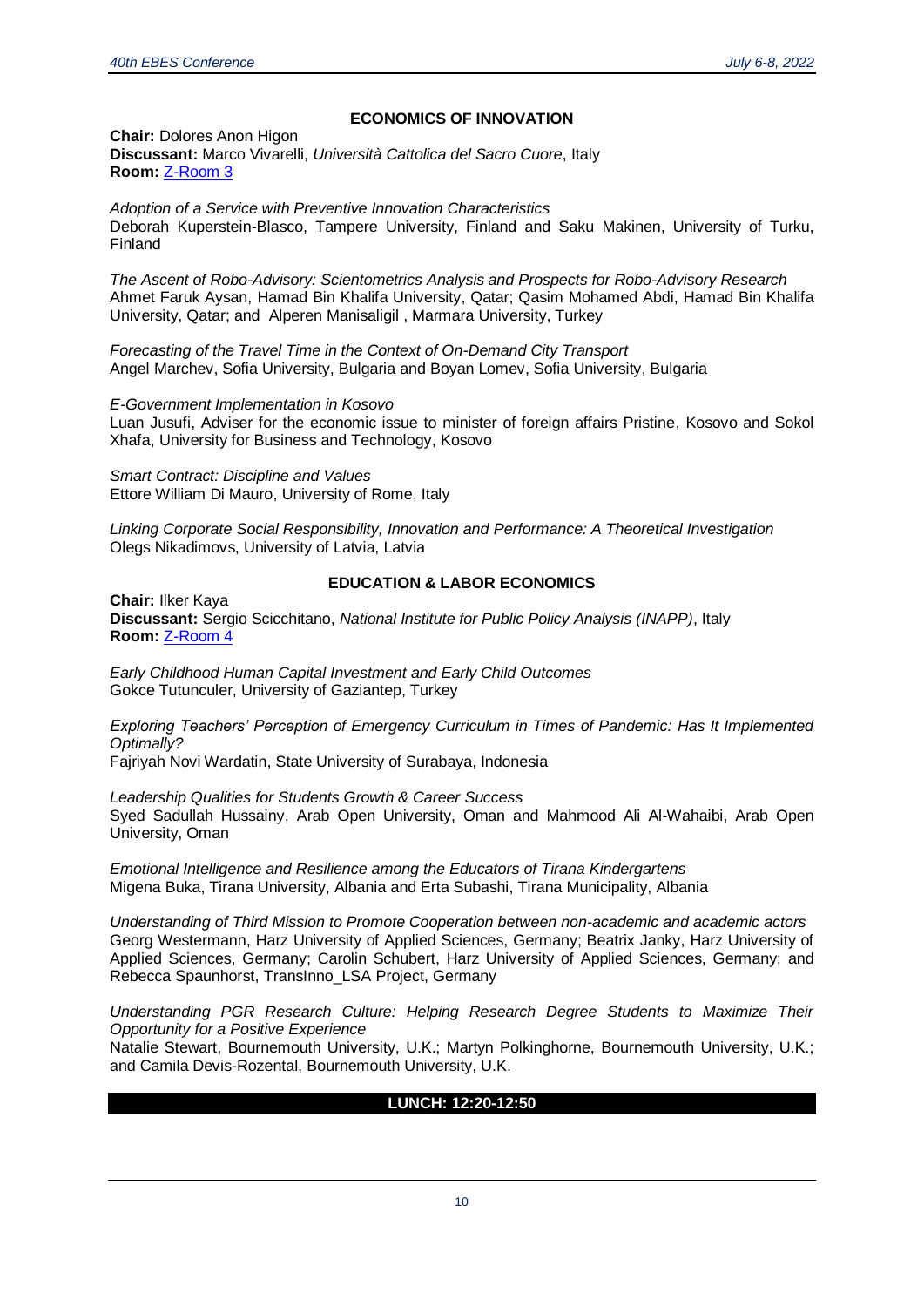#### **DAY 2 - SESSION II: 12:50-14:50**

#### **MANAGEMENT III**

**Chair:** Boris Popesko **Discussant:** Hala W. Hattab, *The British University in Egypt*, Egypt **Room:** [Z-Room 1](https://us02web.zoom.us/j/83763513804)

*Environmental Management Accounting Effects on Environmental Performance and Environmental Governance*

Mohamed Dosukey Mohamed Ibrahim Aman, Università degli Studi "Gabriele d'Annunzio" Chieti, Italy

*Investigating Employee Food Waste Behavior in Industrial Canteens: A Preliminary Test* Rushikesh Ulhas Khire, Providence University, Taiwan and Adam Edward Bell, Providence University, Taiwan

*Transformational Leadership, Organic Structure and Employee Innovative Behavior: The Mediating Effect of Innovative Climate*

Ghulam Mustafa, NTNU-Norwegian University of Science and Technology, Norway; Binod Neupane, NTNU-Norwegian University of Science and Technology, Norway; and David Aparicio, NTNU-Norwegian University of Science and Technology, Norway

*Influence of Talents Personal Characteristics on Voluntary Turn-Over: Case of Sheremetyevo International Airport*

Tatiana Volchenko, HSE University, Russia; Maxim Aleksandrovich Fokeev, HSE University, Russia; and Liudmila Stanislavovna Ruzhanskaya, Ural Federal University, Russia

*The Roles of Transformational Leadership, Perceived Organizational Support, Digital Capability, and Readiness for Digital Transformation*

Neneng Nurhayati, Swiss German University, Indonesia; Soebowo Musa, Swiss German University, Indonesia; and Elok Savitri Pusparini, Swiss German University, Indonesia

*Bundling and Diffusion of Management Control Innovations in the Public Sector - A Case Study* Luís Vilela Pimentel, ISCTE-IUL, Portugal and Piotr Rogala, Wroclaw University of Economics and Business, Poland

#### **INVESTMENT**

**Chair:** Sara Navid **Discussant:** Adam Zaremba, *Montpellier Business School*, France **Room: [Z-Room 2](https://us02web.zoom.us/j/83242200549)** 

*Internal Determinants of Stablecoin Popularity: How Are the Market Measures for a Stablecoin Related to Its Use?*

Blanka Let, Poznan University of Economics and Business, Poland; Konrad Sobanski, Poznan University of Economics and Business, Poland; Wojciech Swider, Poznan University of Economics and Business, Poland; and Katarzyna Wlosik, Poznan University of Economics and Business, Poland

*Feedback Trading Behaviors during COVID-19 Pandemic: Evidence from Global Stock Market Indices* Chuan-Shun Lee, Guangxi University of Finance and Economics, China; Chia-Hsien Tang, Guangxi University of Finance and Economics, China; Yen-Hsien Lee, Chung Yuan Christian University, Taiwan; and Chen Chan-Shi, Chung Yuan Christian University, Taiwan

*The Granger Causality of Bahrain Stocks, Bitcoin, and Other Commodity Asset Returns: Evidence of Short-Term Return Spillover before and during COVID-19 Pandemic*

Mark Pabatang Doblas, University of Technology, Bahrain, Bahrain and Maria Cecilia Lagaras, University of Technology Bahrain, Bahrain

*Landscape of Robo-Advisory Industry Challenges & Prospects: The Case of Wahed Invest* Qasim Mohamed Abdi, Hamad Bin Khalifa University, Qatar; Ahmet Faruk Aysan, Hamad Bin Khalifa University, Qatar; and Alperen Manisaligil, Marmara University, Turkey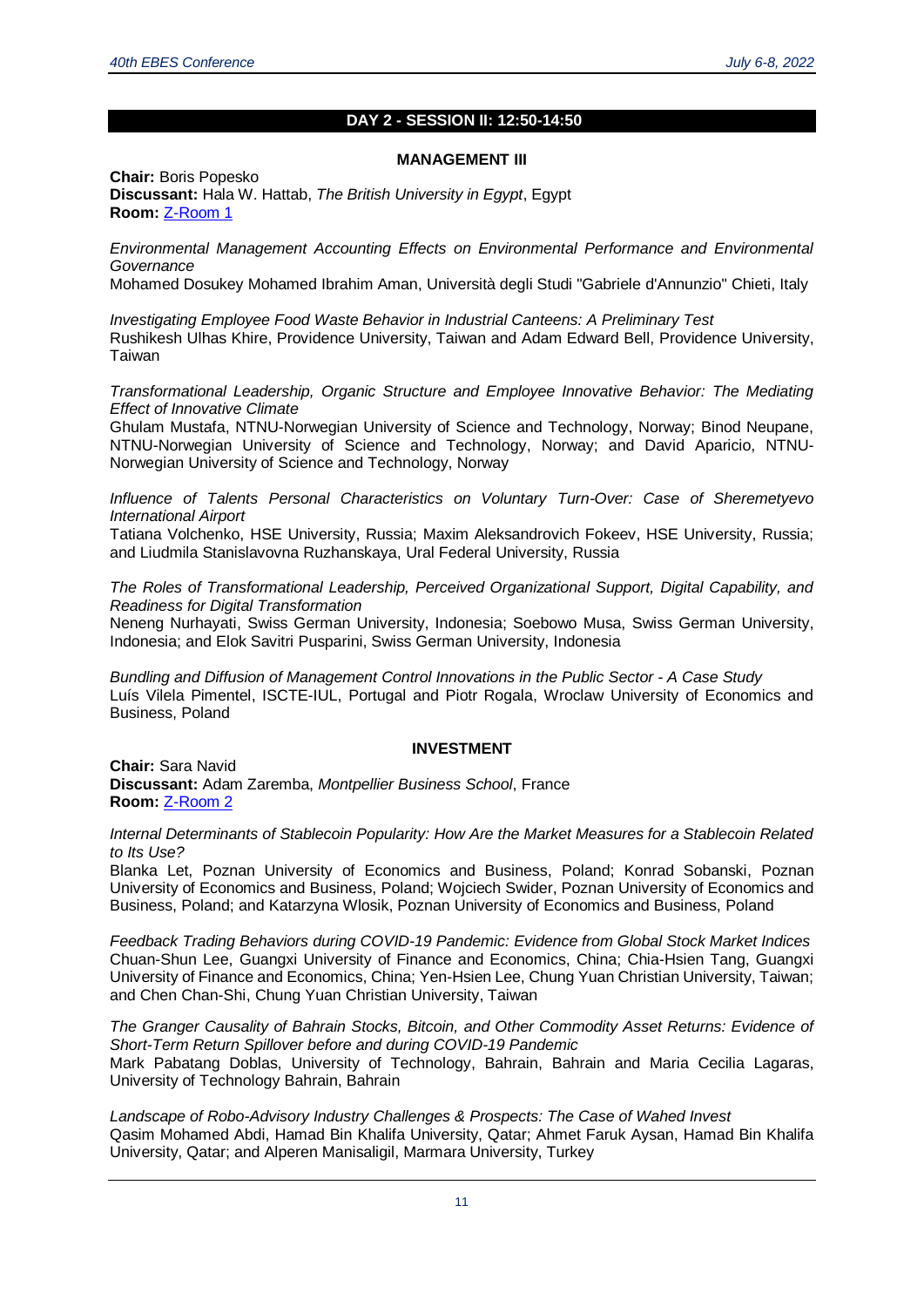*Investor's Behavior and Financial Performance of Healthcare and Biotechnology Mutual Funds during COVID-19*

Carmen-Pilar Marti-Ballester, Universitat Autònoma de Barcelona, Spain

*Determinants of Cryptocurrency Ownership* Ayoub Rabhi, International University of Rabat, Morocco

#### **ACCOUNTING & CORPORATE GOVERNANCE**

**Chair:** Gokhan Karabulut **Room:** [Z-Room 3](https://us02web.zoom.us/j/86479773954)

*Exploring the Evolution of Financial Statements in Public Administrations* Francesco Agliata, University of Campania "Luigi Vanvitelli", Italy; Danilo Tuccillo, University of Campania, Italy; Andrea Rey, University of Naples "Federico II", Italy; and Maria Rita Filocamo, University of Naples "Federico II", Italy

*The Function of Accounting for Providing Financial Stability* Ibrahim Mert, Istanbul Aydin University, Turkey

*An Issue to Face in Implementing an ABC System in a Healthcare Firm* Antonella Cugini, Università della Valle d'Aosta, Italy and Vanessa Caprioglio, Università della Valle d'Aosta, Italy

*ABC Bridging Tensions between Logics of Care and Business: The Perspective of Paradox Theory* Ana Conceição, University Institute of Lisbon, Portugal; Maria Major, University Institute of Lisbon, Portugal; and Stewart Clegg, The University of Sydney, Australia

*Managing Circular Economy Risks with an Integrated Strategic Approach* Luisa Bosetti, University of Brescia, Italy; Raffaella Cassano, University of Brescia, Italy; and Francesca Gennari, University of Brescia, Italy

*The Outsourced Facility Service Industry – a Profitable Sector?* Alexander Redlein, TU Wien, Austria and Eva Stopajnik, TU Wien, Austria

#### **BREAK: 14:50-15:00**

#### **GLO Virtual Seminar: 15:00-16:00**

**Room:** [Z-Room 1](https://us02web.zoom.us/j/83763513804)

**Chair:** Matloob Piracha, *University of Kent and GLO*, U.K.

*U.S. Immigration Enforcement Policies and Business Dynamics* [Madeline Zavodny](https://glabor.org/user/madelinezavodny/)**,** University of North Florida and GLO, U.S.A. and [Pia Orrenius](https://glabor.org/user/piaorrenius/)**,** Federal Reserve Bank of Dallas and GLO, U.S.A.

#### **BREAK: 16:00-16:10**

#### **DAY 2 - SESSION III: 16:10-18:10**

**GLO HANDBOOK SESSION**

**Room:** [Z-Room 1](https://us02web.zoom.us/j/83763513804)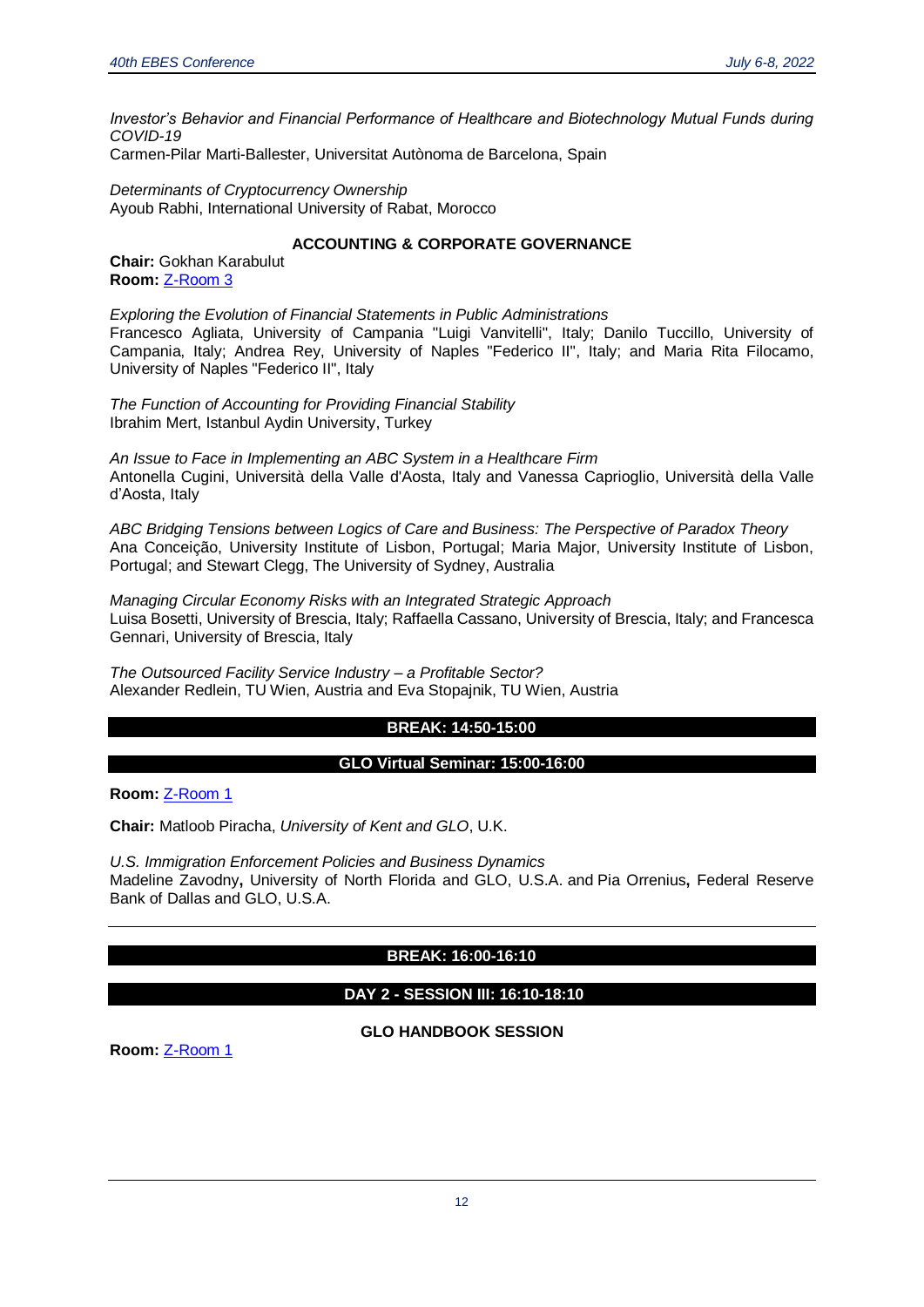#### **BANKING**

**Chair:** Serkan Cankaya **Discussant:** Ata Assaf, *University of Balamand*, Lebanon **Room:** [Z-Room 2](https://us02web.zoom.us/j/83242200549)

*Identification of Islamic Banking Business Models* Sara Navid, University of Bristol, U.K.; David S. Saal, Loughborough University, U.K.; and Karligash Glass, Loughborough University, U.K.

*M&A of Conventional and Islamic Banks: A Bibliometric Review* Tamy Al Binali, Hamad Bin Khalifa University, Qatar

*High-Tech Investment Activity and Efficiency. Is There a Stable Relationship?* Giuliana Borello, University of Verona, Italy; Francesca Pampurini, Catholic University of Milan, Italy; and Anna Grazia Quaranta, University of Macerata, Italy

*The Effect of Risk Management on Financial Performance in the Islamic Banks: The Case of Turkey* Raif Parlakkaya, Necmettin Erbakan University, Turkey; Suna Akten Curuk, Necmettin Erbakan University, Turkey; Gulsah Sen Kucuk, Turkey; and Mine Isik, Turkey

*Sustainability in the Banking Sector: A Comparative Study of Mediterranean Countries* Zeynep Kacmaz Milne, University of London, U.K.

*Revisiting Riba & Gharar in Light of a Contemporary Analysis of their Shariah Objectives* Abdulazeem Abozaid, Hamad Bin Khalifa University and Qatar Foundation, Qatar

#### **SMEs & MANAGEMENT**

**Chair:** Susana Martinez-Rodriguez **Discussant:** Ghulam Mustafa, *Norwegian University of Science and Technology*, Norway **Room:** [Z-Room 3](https://us02web.zoom.us/j/86479773954)

*Investigation of Factors Influencing SMEs Failure in Meeting Financial Obligation* Muhannad Abdullah Almuraikhi, Hamad Bin Khalifa University, Qatar

*The Role of SMEs' Dynamic Managerial Capability in the Pursuit of Sales Performance under Environmental Shock through Strategic Adjustment: Insight from Firm's Dominant Logic* Ipuk Widayanti, Universitas Gadjah Mada, Indonesia and Amin Wibowo, Universitas Gadjah Mada, Indonesia

*The Impact of Fiscal and Industrial Policies on SMEs: How to Recover from a Crisis* Luca Branco, Aalborg University, Denmark

*Striving for Robustness in the First Year of the COVID-19 pandemic - Performance of Russian Manufacturing Subsidiaries of Multinational Corporations in 2020* Nikolay Filinov, Higher School of Economics, Russia

*The Exodus of Foreign Corporations from Russia* Zokirzhon B. Saidov, National Research University Higher School of Economics, Russia

*Research on Government Subsidies, Enterprise Growth and High Quality Development of Manufacturing Enterprises*

Jianzhong Xu, Harbin Engineering University, China and Chenghong Wang, Harbin Engineering University, China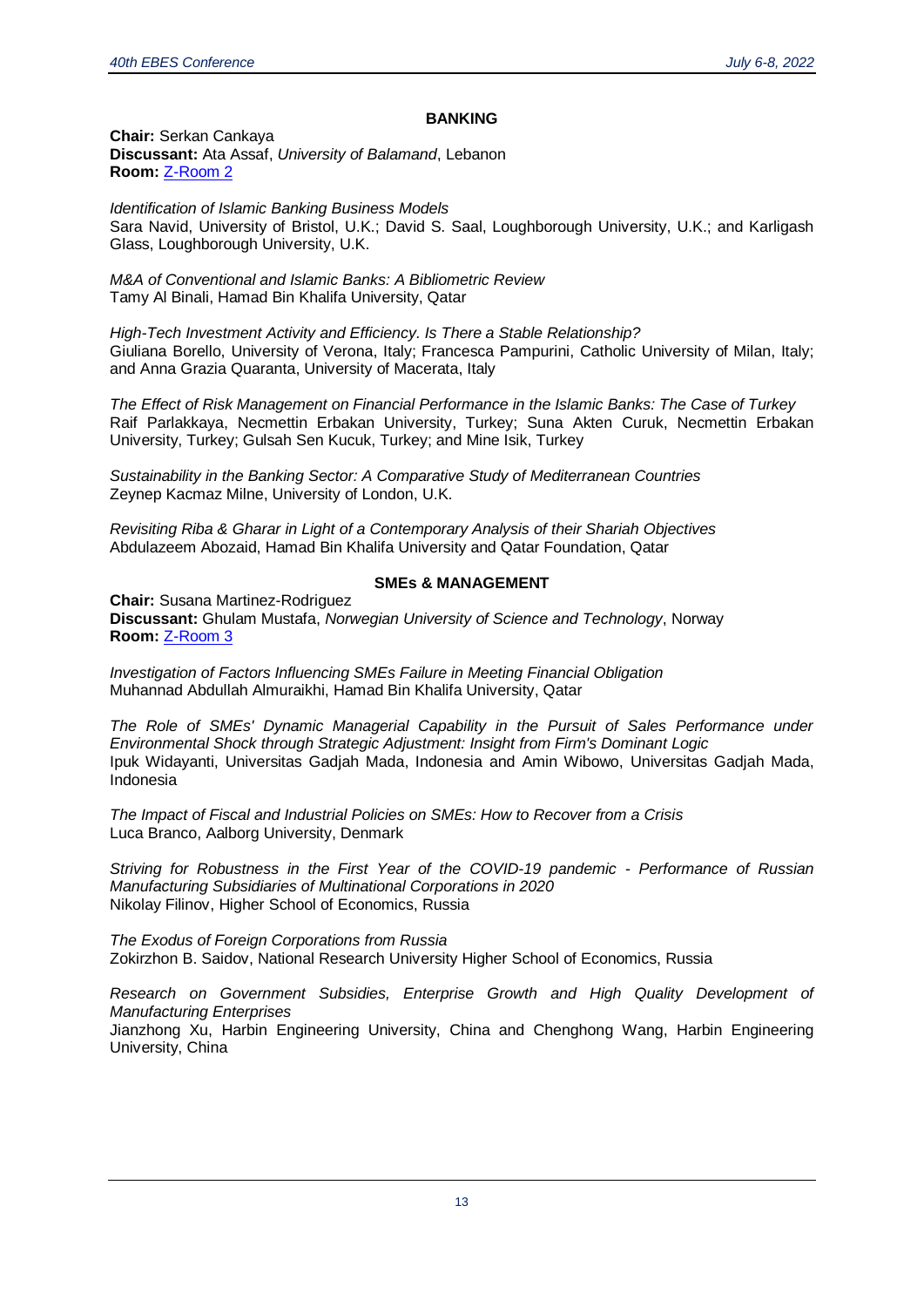#### **TOURISM**

**Chair:** Evan Lau **Discussant:** Mehmet Altin, *University of Central Florida*, U.S.A. **Room:** [Z-Room 4](https://us02web.zoom.us/j/84784262532)

*Knowing the State of the Art of the Application of Technology in Tourism: A Bibliometric Analysis* Soraya Gonzalez Mendes, Universidad Rey Juan Carlos, Spain; Sara Alonso-Munoz, Universidad Rey Juan Carlos, Spain; Fernando Garcia Muina, Universidad Rey Juan Carlos, Spain; and Rocio Gonzalez-Sanchez, Universidad Rey Juan Carlos, Spain

*Sustainability and Resilience for the Success of Tourism SMEs* Raffaella Cassano, University of Brescia, Italy and Tommaso Fornasari, University of Brescia, Italy

*The Impact of Digital Marketing on the Development of Tourism in Republic of Albania* Teuta Veseli-Kurtishi, SEEU, North Macedonia

*The Influences of Values and Knowledge on Luxurious Hotel Guest Attitude toward using Environment-Friendly Products and Services*

Yodmanee Tepanon, Kasetsart University, Thailand; Piphat Jeanooduang, Triple E Energy Plus Company, Thailand; and Supatcharajit Jitpraphai, Siam Technology College, Thailand

*Tax Policy Affecting the Profitability of Investments in Tourism* Sanja Radolovic, Juraj Dobrila University of Pula, Croatia and Zeljko Kukurin, Juraj Dobrila University of Pula, Croatia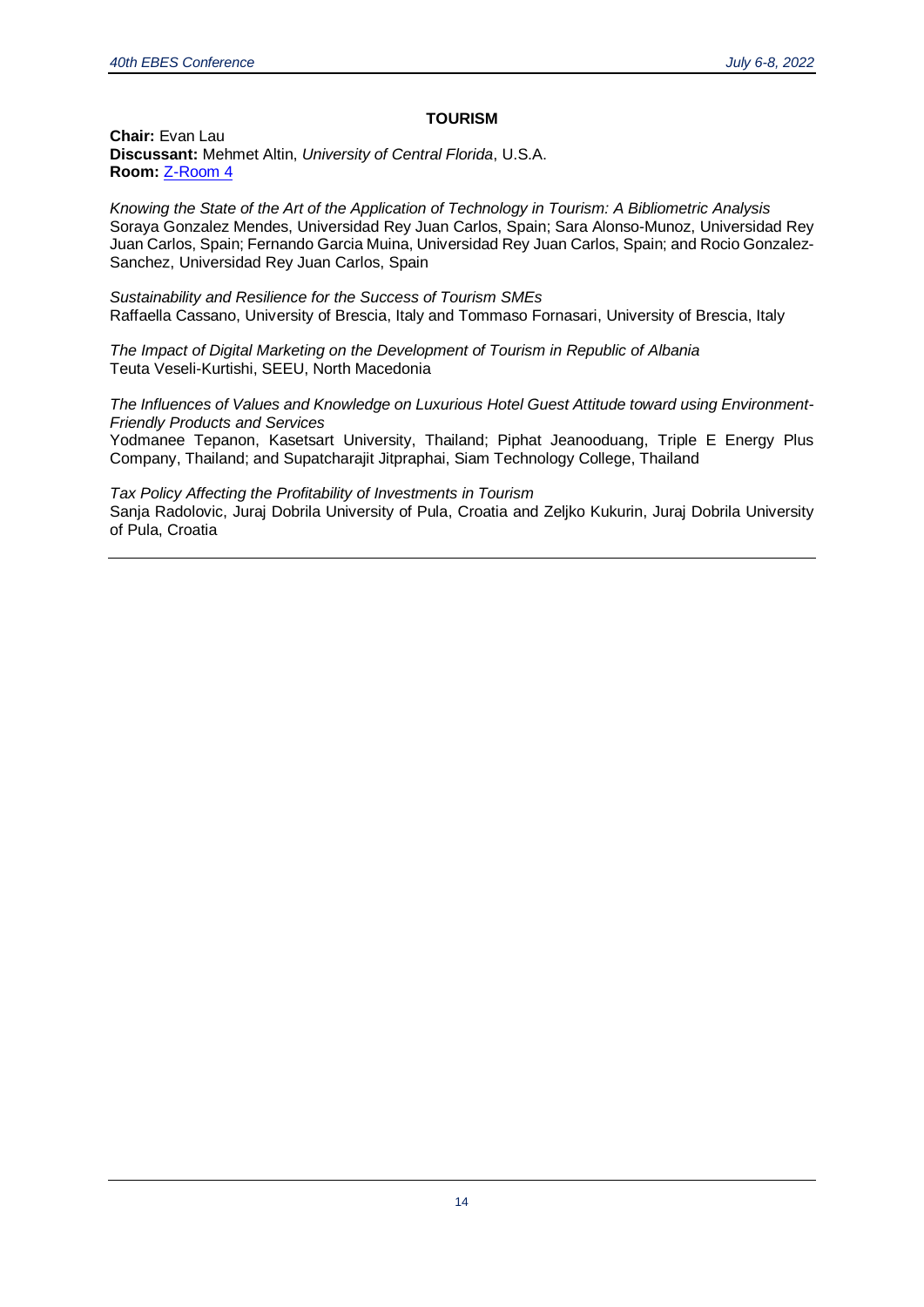## **FRIDAY, JULY 8 (DAY 3)**

#### **DAY 3 - SESSION I: 09:00-11:00**

#### **ACCOUNTING/AUDIT & CORPORATE GOVERNANCE**

**Chair:** Mark Pabatang Doblas **Discussant:** Conrado Diego Garcia-Gomez, *University of Valladolid*, Spain **Room:** [Z-Room 1](https://us02web.zoom.us/j/83763513804)

*Public Sector Reporting in the COVID-19 Environment - Some Early Evidence from New Zealand* Nives Botica Redmayne, Massey University, New Zealand; Ivana Pajkovic, University of Zagreb, Faculty of Economics and Business, Croatia; and Josip Cicak, Faculty of Economics and Business, University of Rijeka, Croatia

*Criticalities and Trends in the Evaluation Methods of Public Administrations*

Francesco Agliata, University of Campania "Luigi Vanvitelli", Italy; Danilo Tuccillo, University of Campania, Italy; Andrea Rey, University of Naples "Federico II", Italy; and Fabiana Roberto, University of Naples "Federico II", Italy

*Monitoring Effectiveness and Disclosure of Inclusive Finance Activities: Does Ownership Structure Matter?*

Zeinab Mamdouh Abd El Hafiez, Central Bank of Egypt, Egypt; Marwa Hassaan, Mansora University in Egypt, Egypt; and Wafaa Salah, The British University in Egypt, Egypt

*The Quality of Sustainability Reporting within a Global Listings Context: A Legitimacy Theory Evaluation of Relevant Empirical Evidence*

Noha Abdelrahman, British University in Egypt, Egypt; Kenneth D'Silva, London South Bank University, U.K.; and Mohamed Rashwan, British University in Egypt, Egypt

*Beyond Beliefs of Board Directors: Does Risk Culture Favor the Adoption of Pro-Environmental Behaviors?*

Simona Cosma, University of Salento, Italy; Lorenzo Nobile, University of Salento, Italy; and Paola Schwizer, University of Parma, Italy

*Public Policies for CSR Strategies: Towards Sustainable Development*

Sorana Vatavu, West University of Timisoara, Romania; Oana-Ramona Lobont, West University of Timisoara, Romania; Claudiu Botoc, West University of Timisoara, Romania; and Eugen Mihancea, West University of Timisoara, Romania

#### **ENTREPRENEURSHIP II**

**Chair:** Alfonso Exposito **Discussant:** Emanuele Giovannetti, *Anglia Ruskin University*, U.K **Room:** [Z-Room 2](https://us02web.zoom.us/j/83242200549)

*The Roles of Entrepreneurial Leadership, Resource Orchestration, Organizational Creativity, Innovation, and External Networks toward Competitive Advantage* City Jamiah, Swiss German University, Indonesia and Soebowo Musa, Swiss German University, Indonesia

*A Modern Look at Medieval Administration and Bookkeeping: Torralba's Company* María Dolores López Pérez, Universitat de Barcelona, Spain and Sari Nassar, Universitat de Barcelona, Spain

*Strategies and Performance of the Largest National Companies: A Comparative Study of Russia and Vietnam*

Dmitri Pletnev, Chelyabinsk State University, Russia; Evgeniy Aleksandrovich Stepanov, South Ural State University, Russia; Elena Kozlova, Chelyabinsk State University, Russia; Ksenia Naumova, Chelyabinsk State University, Russia; and Maxim Kazadaev, Chelyabinsk State University, Russia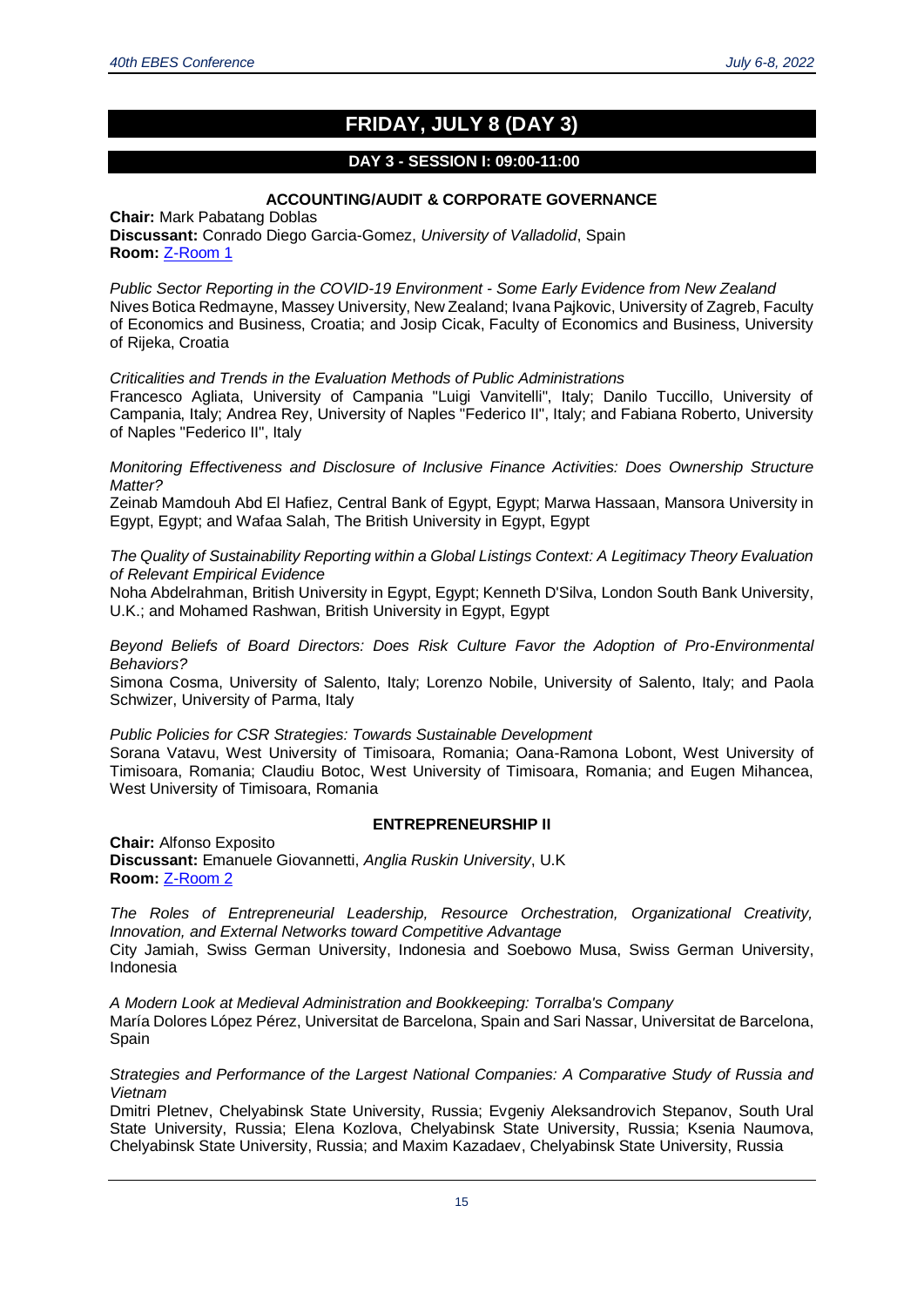*Venture Flexibility among Small – Scaled Entrepreneurs: A Case Study amidst Pandemic* Steve Salamat Guansi, University of Technology Bahrain, Bahrain

*Women's Entrepreneurial Role in Somalia* Ovais Vohra, Istanbul Aydin University, Turkey and Pinar Başar, Istanbul Ticaret University, Turkey

#### **MANAGEMENT IV**

**Chair:** Emanuele C. Francia **Discussant:** Ana Pinto Borges, *ISAG - European Business School,* Portugal **Room:** [Z-Room 3](https://us02web.zoom.us/j/86479773954)

*Corporate Reputation, Information Asymmetry, and Performance: An Analysis of International Container Ports*

Ilke Sezin Ayaz, Dokuz Eylül University Maritime Faculty, Turkey and Secil Sigali, Dokuz Eylül University Maritime Faculty, Turkey

*Diffusion of Management Practices between a Local Company and a Global Company – A Case Study*

Luís Vilela Pimentel, ISCTE-IUL, Portugal; Piotr Rogala, Wroclaw University of Economics and Business, Poland; and Tiago Dias, Universidade Europeia, Portugal

*The Relationship of Digital Organizational Culture, Digital Capability, Digital Innovation, Organizational Resilience and Competitive Advantage*

Soebowo Musa, Swiss German University, Indonesia and Velyako Velyako, Swiss German University, Indonesia

*Development of Scanner Quality Control for Wood Defect Detection using Deep Convolutional Neural Network Solution*

Vladimirs Satrevics, Riga Technical University, Latvia; Gundars Kuļikovskis, Zippy Vision SIA, Latvia; Janis Nolle, Zippy Vision SIA, Latvia; and Elina Gaile-Sarkane, Riga Technical University, Latvia

*Purchasing Luxury Goods: The Effect of Price, Quality, Risk and Country-of-Origin (COO) Label on Customer-perceived Value*

Connie Chang, Musashino University, Japan

*The Vehicle Choosing Behavior of Students and Personnel in Mae Fah Luang University* Sarutanan Sopanik, Mae Fah Luang University, Thailand; Kamonwan Boonrattanasamai, Mae Fah Luang University, Thailand; Kanokporn Jompanun, Mae Fah Luang University, Thailand; Puchit Kitwikham, Mae Fah Luang University, Thailand; Rattanapoom Kesorn, Mae Fah Luang University, Thailand; Sirirat Jaikwang, Mae Fah Luang University, Thailand; Sunida Tiwong, Mae Fah Luang University, Thailand; Supasinee Nanthachaiwong, Mae Fah Luang University, Thailand; Supitcha Mornthuan, Mae Fah Luang University, Thailand; Tanatip Pattasema, Mae Fah Luang University, Thailand; Teerapat Worachitkornsakun, Mae Fah Luang University, Thailand; and Thitima Unkaew, Mae Fah Luang University, Thailand

### **BREAK: 11:00-11:15**

#### **DAY 3 - SESSION II: 11:15-13:15**

#### **CORPORATE GOVERNANCE**

**Chair:** Petar Dobrev **Discussant:** Nives Botica Redmayne, *Massey University*, New Zealand **Room:** [Z-Room 1](https://us02web.zoom.us/j/83763513804)

*The Effect of Automotive Industry Scandals on Shareholder Wealth: A Supply Chain Perspective* Hesam Shahriairi, Prairie View A&M University, U.S.A.; Trevor William Chamberlain, McMaster University, U.S.A.; Arshad Alam, Prairie View A&M University, U.S.A.; and Sudhir Tandon, Prairie View A&M University, U.S.A.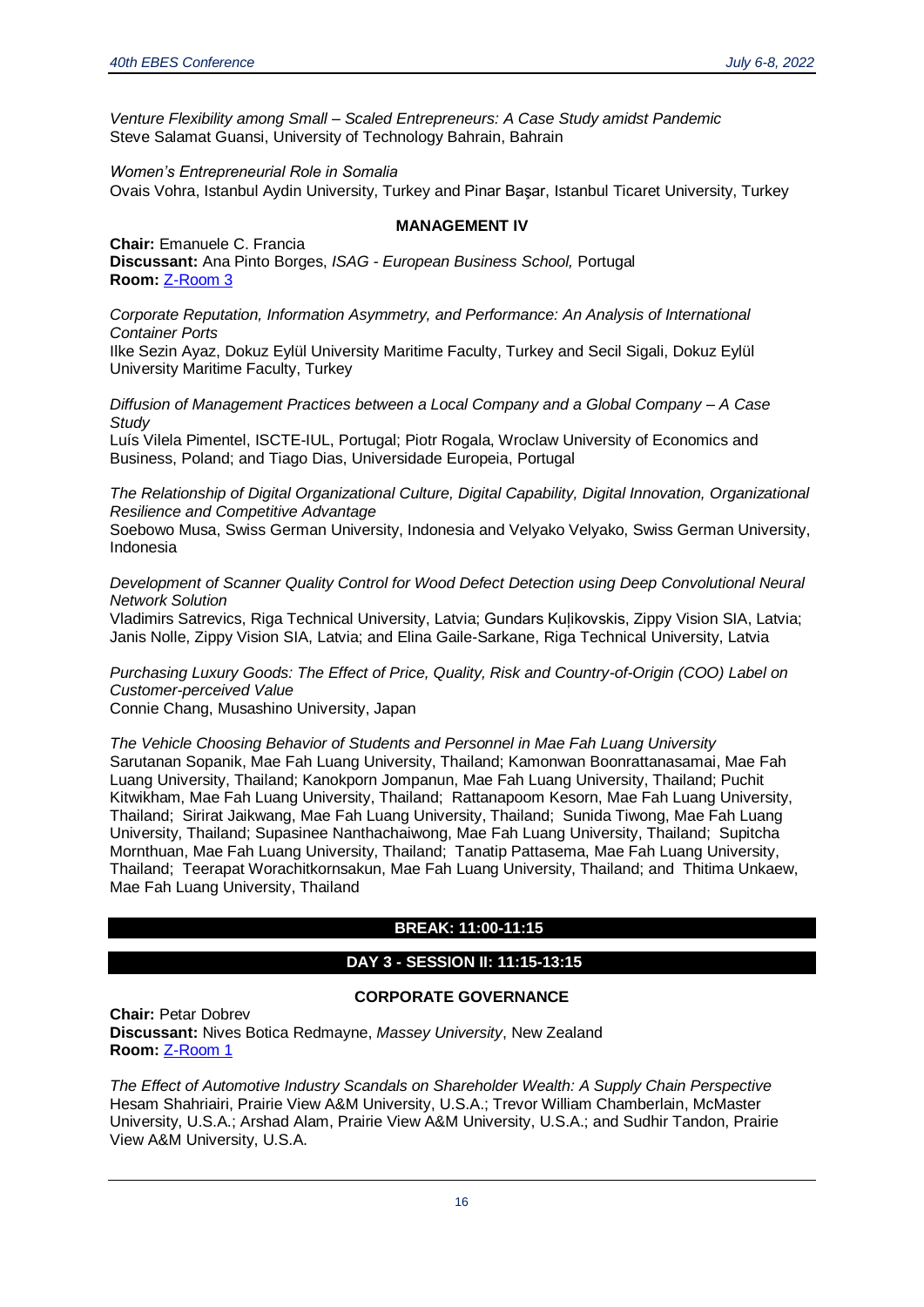*Analysis of Corporate Governance Mechanisms in the Context of Corporate Governance Models* Yesim Sendur, Izmir Katip Çelebi University, Turkey

*Political Connection, Information Asymmetry and Leverage: Evidence from Recent Anti-Corruption Campaign in China*

Tsui-Jung Lin, Chinese Culture University, Taiwan; Chiping Hou, China University of Technology, Taiwan; Li Chang, Shih Hsin University, Taiwan; and Lien-Wen Liang, Chinese Culture University, **Taiwan** 

*Product Market Competition, Corporate Social Responsibility, and Stock Returns* Scott Li, California State University, U.S.A.

*The Influence of ESG Factors on Financial Performance of Industrial Companies* Alexandra Alexeevna Egorova, National Research University Higher School of Economics, Russia and Daria Alexeevna Chigireva, National Research University Higher School of Economics, Russia

*How Board Committees' Characteristics Affect ESG Disclosure? Evidence from Russia* Irina Ivashkovskaya, National research university Higher School of Economic, Russia; Elena Makeeva, National research university Higher School of Economic, Russia; and Konstantin Popov, National research university Higher School of Economic, Russia

#### **MARKETING**

**Chair:** Davor Labas **Discussant:** Imtiaz Badshah, *Østfold University College*, Norway **Room:** [Z-Room 2](https://us02web.zoom.us/j/83242200549)

*Behaviors Affecting Online Shopping Decision of the Students in Mae Fah Luang University* Wachira Ponboon, Mae Fah Luang University, Thailand and Tosporn Arreeras, Mae Fah Luang University, Thailand

*Partner Similarity, Self-Esteem, and Conspicuous Consumption: A Moderating Role of Self-Disclosure* Bright Malema Mbeye, National Dong Hwa University, Taiwan; Chia-Wu Lin, National Dong Hwa University, Taiwan; and Ting-Yu Jiang, National Dong Hwa University, Taiwan

*Revealing the Factors that Motivate Egyptian Consumers to Purchase Online* Mostafa Ahmed Shalash, Pharos University in Alexandria, Egypt

*Consumer's Environmental Awareness and Purchase Intentions. A Survey* Antonio Capaldo, "Federico II" University of Naples, Italy and Muhammad Kashif Javed, "Federico II" University of Naples, Italy

*The Effect of Returns on Sustainability in Online Shopping: A Case Study* Pervin Ersoy, Yasar University, Turkey

*Collaborative Consumption of Luxury Fashion Products: Understanding the Interplay between Consumer Values, Mobile Dependability and Mobile Self-Efficacy* Rushikesh Ulhas Khire, Providence University, Taiwan; Christian Rodil Navia, Tung Hai University, Taiwan; and Sutapa Debbarma, Tripura Institute of Technology, India

#### **MANAGEMENT AND HUMAN RESOURCES**

**Chair:** Meriem Youssef **Discussant:** Victoria Bellou, *University of Thessaly*, Greece **Room:** [Z-Room 3](https://us02web.zoom.us/j/86479773954)

*Government support during COVID-19 and Corruption* Rilind Ademi, Mother Teresa University – Skopje, North Macedonia and Zana Beqiri Luma, Mother Teresa University – Skopje, North Macedonia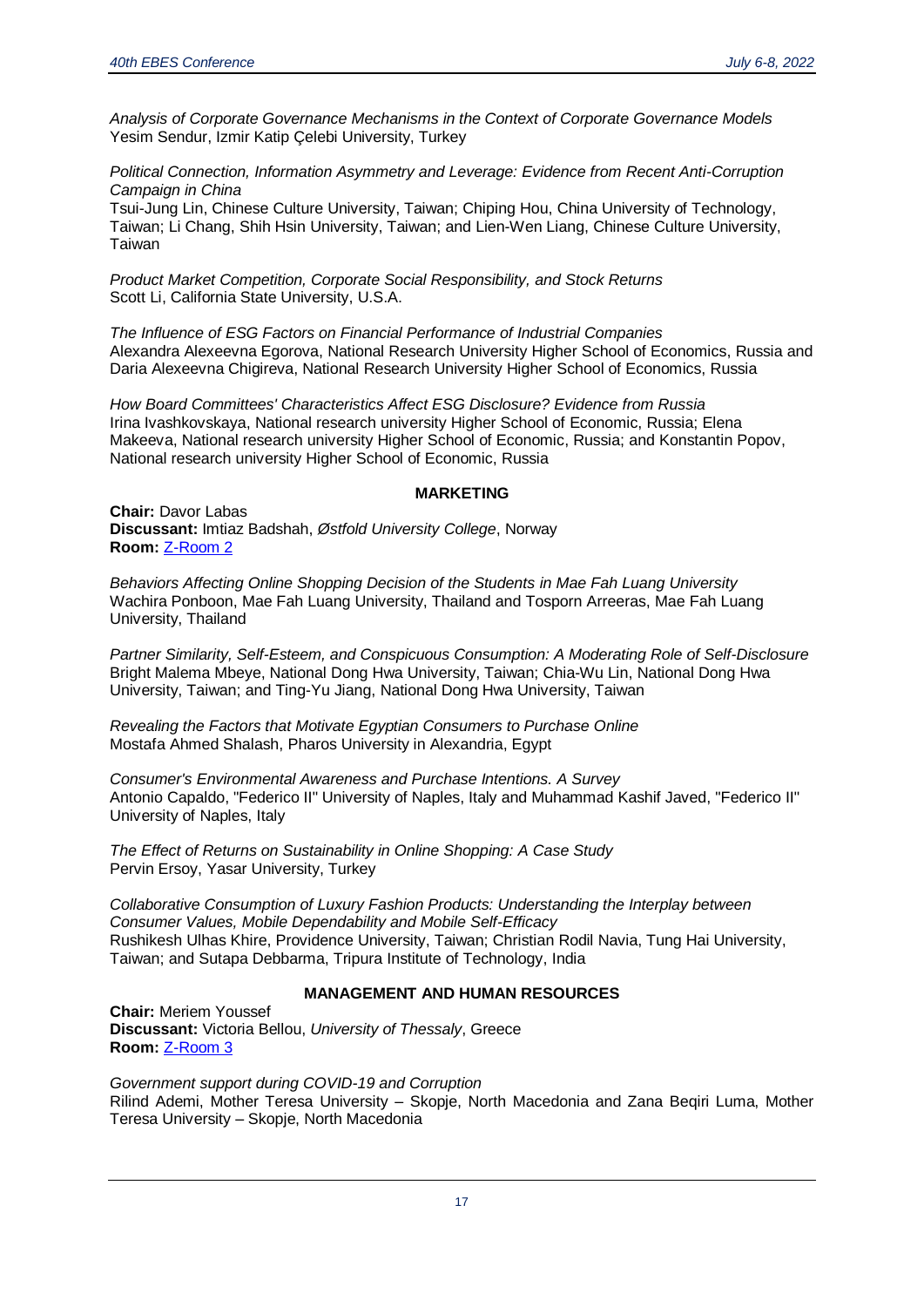*The Relationships of Firm Reputation, Product Innovation, and Marketing Mix Strategy on Brand Equity & Competitive Advantage*

Jeremia Kevin Mardyaputra Muslie, Swiss German University, Indonesia and Soebowo Musa, Swiss German University, Indonesia

*COVID-19 and the Role of Human Capital in Healthcare Organizations' Resilience: Evidence from Poland*

Dorota Juszczak, SGH Warsaw School of Economics, Poland; Ewa Agnieszka Kosycarz, SGH Warsaw School of Economics, Poland; and Anna Krejner-Nowecka, SGH Warsaw School of Economics, Poland

*Digital Transformation, Skills Demanded and Wages: A Comparative Study in Three European Countries*

Christina Papapostolou, University of Piraeus, Greece

*Are European Workers Frustrated? The Effect of Aspirations on the Levels of Job Satisfaction: A Two-Tier Stochastic Frontier Approach.*

Gaetano Francesco Coppeta, Università di Modena e Reggio Emilia, Italy and Barbara Pistoresi, Università di Modena e Reggio Emilia, Italy

*Height and Income: Evidence from China* Wenting Zheng, University of Arizona, U.S.A.

#### **HEALTH ECONOMICS & INEQUALITY**

**Chair:** Monica Violeta Achim **Discussant:** Viorela Ligia Vaidean, *Babes-Bolyai University*, Romania **Room:** [Z-Room 4](https://us02web.zoom.us/j/84784262532)

*Prolonged Illness and Household Debt Growth* Sung Soo Lim, Calvin University, U.S.A.

*Health Care Financing Schemes and Returns to Health Expenditure in OECD Countries: A Stochastic Frontier Analysis*

Constantin Ogloblin, Georgia Southern University, U.S.A.

*Assessing the Impact of Gender Quotas on Board Diversity and Accounting-Performance Measures* Barbara Pistoresi, Università di Modena e Reggio Emilia, Italy and Erica Poma, University of Modena and Reggio Emilia, Italy

*The Economic Causes for the Protest Actions in Kazakhstan in January 2022* Bulat Mukhamediyev, Al-Farabi Kazakh National University, Kazakhstan; Zhansaya Temerbulatova, Al-Farabi Kazakh National University, Kazakhstan; and Aliya Mukhamediyeva, Academy of Public Administration under the President of the Republic of Kazakhstan, Kazakhstan

*Regional Growth and Development through the "Spillover Effect" of Asymmetric Information: Studying the Dynamics of the Childbearing Population Pre and Post COVID-19 Pandemic* Sophia Antonios Kassapi, University of Patras, Greece

*Divorces and Economic Consequences in Republic of North Macedonia* Shpresa Suli, SEEU, North Macedonia

#### **LUNCH: 13:15-13:45**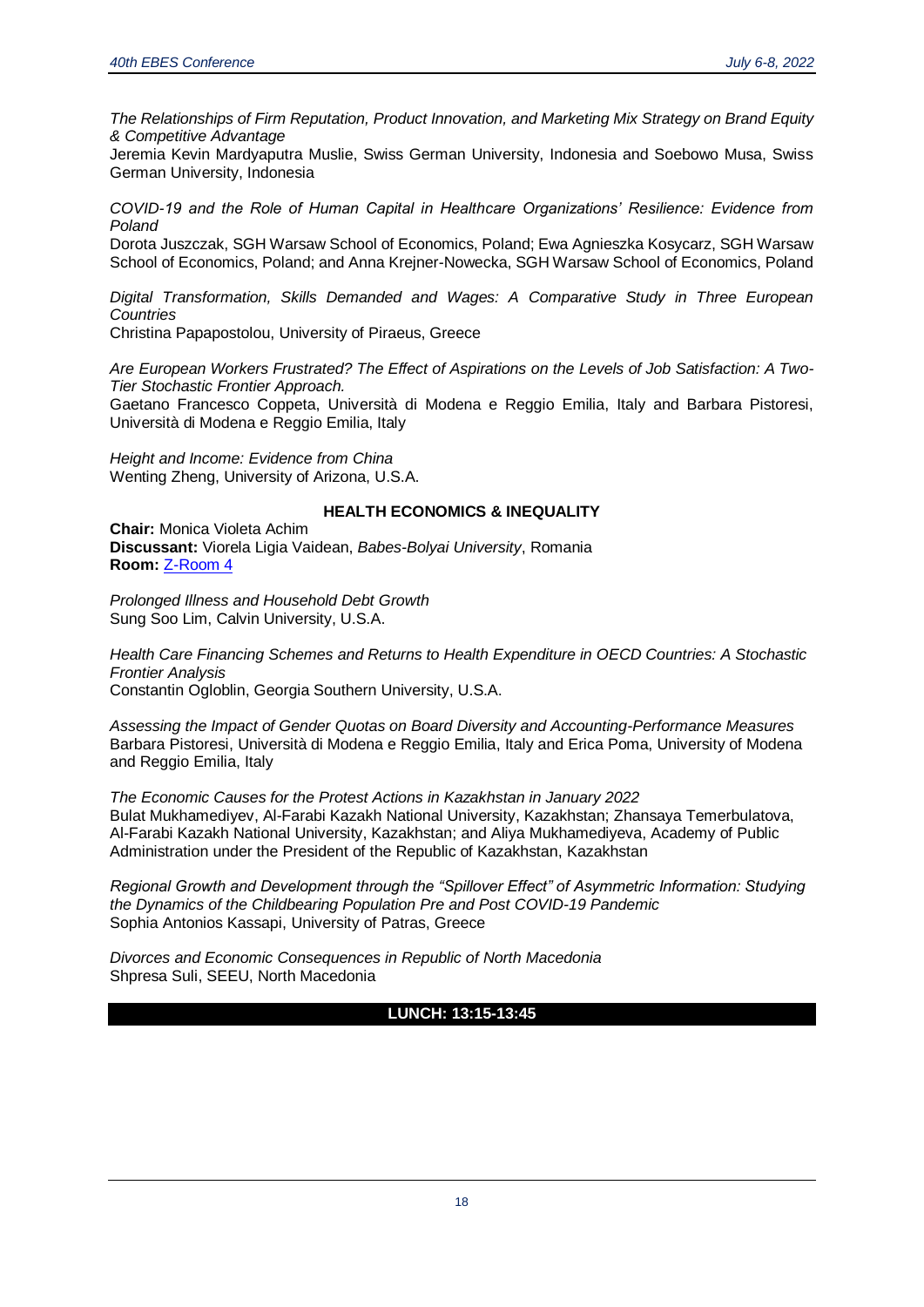#### **DAY 3 - SESSION III: 13:45-15:45**

#### **CORPORATE FINANCE**

**Chair:** Scott Li **Discussant:** Taufiq Choudhry, *University of Southampton*, U.K. **Room:** [Z-Room 1](https://us02web.zoom.us/j/83763513804)

*Factors Affecting Firms' Systemic Risk in Periods of Financial Turbulence: Evidence from the Greek Financial Crisis* Alexandros Hatzigeorgiou, University of Macedonia, Greece and Georgios Michalopoulos, University of Macedonia, Greece

*The Perceptions of Corporate Managers on Dividend Policy in the U.K.: Evidence from London Stock Exchange Firms*

Erhan Kilincarslan, University of Huddersfield, U.K.

*Management as a Proxy for Firm Quality* Petar Dobrev, Stockton University, U.S.A.

*Business Groups and the Impact of Industry Relatedness on Firms' Borrowing Costs* Yane Chandera, Universitas Prasetiya Mulya, Indonesia

*Does the Nature of Cultural Differences between Northern and Southern China Matter for CEOs Overinvestment?*

Chia-Hsien Tang, Guangxi University of Finance and Economics, China; Yen-Hsien Lee, Chung Yuan Christian University, Taiwan; Chuan-Shun Lee, Guangxi University of Finance and Economics, China; and Li Wei, Guangxi University of Finance and Economics, China

*Gender Diversity in Corporate Decision Making: Mandatory or Voluntary?* Secil Sigali, Dokuz Eylul University, Turkey and Cagnur Balsari, Dokuz Eylul University, Turkey

#### **GROWTH & DEVELOPMENT AND REGIONAL STUDIES**

**Chair:** Nazmi Sari **Discussant:** Andrzej Cieslik, *University of Warsaw*, Poland **Room:** [Z-Room 2](https://us02web.zoom.us/j/83242200549)

*Islamic Finance and the Empowering of the SDGs* Bashayer AlQashouti, Hamad Bin Khalifa University, Qatar

*Impact of Foreign Direct Investment and Economic Freedom on Economic Growth in North Macedonia* Shpresa Suli, SEEU, North Macedonia; Salajdin Abduli, SEEU, North Macedonia; and Shenaj Haxhimustafa, SEEU, North Macedonia

*Demographic Change, Secular Stagnation and Inequality: Automation as a Blessing?* Arthur Jacobs, Ghent University, Belgium and Freddy Heylen, Ghent University, Belgium

*Remittances, Institutions, and Economic Growth: The Case of the European Union* Predrag Trpeski, Ss. Cyril and Methodius University in Skopje, Republic of North Macedonia and Gunter Merdzan, Ss. Cyril and Methodius University in Skopje, Republic of North Macedonia

*Evaluating Energy Security using Choquet Integral: A Study Case for Southern E.U. Countries* Amelia Bilbao-Terol, University of Oviedo, Spain; Veronica Canal-Fernandez, University of Oviedo, Spain; and Carmen Gonzalez-Perez, University of Oviedo, Spain

*Spatial Competition Models and Elections: Application to the Spanish Case* Hamid Hamoudi, Universidad Rey Juan Carlos, Spain; Ana Belén Miquel Burgos, Universidad Rey Juan Carlos, Spain; and Marcos Sanz Martin-Bustamante, Universidad Rey Juan Carlos, Spain

*Analysis of the Progress of Sustainable Development in the European Union* Alexandra-Nicoleta Durnoi, Bucharest University of Economic Studies, Romania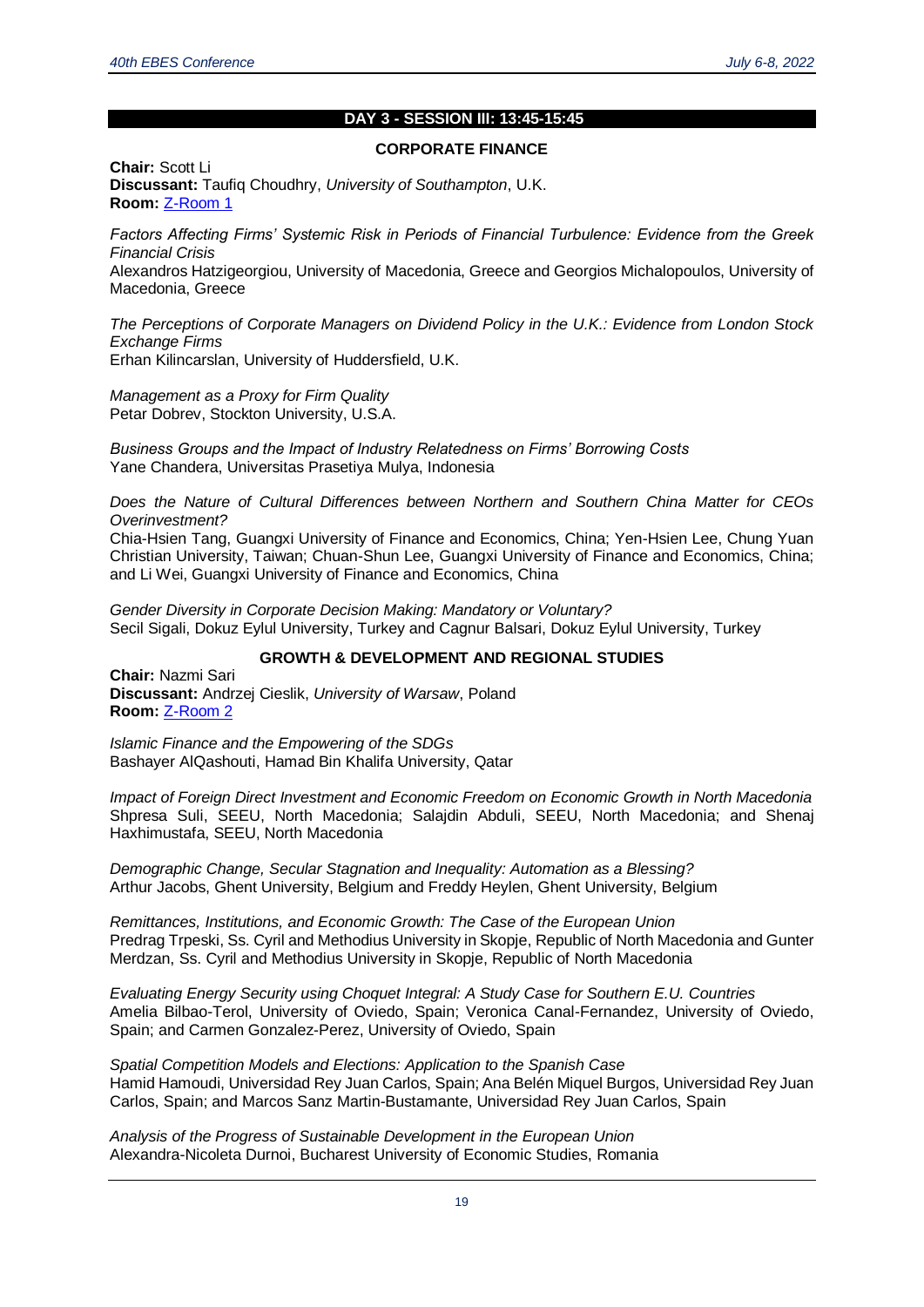#### **MANAGEMENT V**

**Chair:** Veljko M. Mijuskovic **Discussant:** Ralph Sonenshine, *American University*, U.S.A. **Room:** [Z-Room 3](https://us02web.zoom.us/j/86479773954)

*The Role of Organizational Capabilities towards Firm Performance in Disruptive Environment* Doddy Triadi Pinilih Enggarsyah, Swiss German University, Indonesia and Soebowo Musa, Swiss German University, Indonesia

*Employees' Opportunism and Firm Performance (Evidence from Russian Corporations)* Dmitri Pletnev, Chelyabinsk State University, Russia and Elena Kozlova, Chelyabinsk State University, Russia

*Optimizing Aircraft Cargo Loading: A Systematic Review on Load and Balance Problem* Ali Osman Kusakci, Ibn Haldun University, Turkey; Mahat Maalim Ibrahim, Ibn Haldun University, Turkey; Baboucarr Mbowe, Ibn Haldun University, Turkey; Bert Avyaz, Istanbul Ticaret University, Turkey; and Erdem Agbas, Ibn Haldun University, Turkey

*The Organization of Labeling for Wood Processing Using Line Scan Camera* Vladimirs Satrevics, Riga Technical University, Latvia; Gundars Kuļikovskis, Zippy Vision SIA, Latvia; Jēkabs Baumanis, Zippy Vision SIA, Latvia; and Elina Gaile-Sarkane, Riga Technical University, Latvia

*Design Thinking: Orchestrating Customer Experience, Customer Satisfaction, Word of Mouth and Customer Loyalty*

Asep Ganjar Rahman, Indonesia

*Barriers to Artificial Intelligence in Accounting Implementation in Oman* 

Abedalqader Rababah, Faculty of Business Sohar University, Oman; Badriya Al Shahi, Faculty of Business Sohar University, Oman; Balqis Al Zeadi, Faculty of Business Sohar University, Oman; Amna Al Saadi, Faculty of Business Sohar University, Oman; Raqiya Al-Senani, Faculty of Business Sohar University, Oman; Aaisha Al-Washahi, Faculty of Business Sohar University, Oman

#### **EMPIRICAL STUDIES II**

**Chair:** Elcin Aykac Alp **Discussant:** Trevor William Chamberlain, *McMaster University*, U.S.A. **Room:** [Z-Room 4](https://us02web.zoom.us/j/84784262532)

*The Influence of ESG Factors on the Companies' Performance in Developed and Emerging Markets*  Alexandra Alexeevna Egorova, National Research University Higher School of Economics, Russia

*Financial Stability Projecting: The Case of the Baltic Non-Life Insurance Market* Ilze Zarina Cirule, Riga Technical University, Latvia; Irina Voronova, Riga Technical University, Latvia; and Gaida Pettere, Riga Technical University, Latvia

*Assessing the Importance of the Choice Threshold in Quantifying Market Risk under the POT Approach (EVT)*

Sonia Benito Muela, National Distance Education University (UNED), Spain; Carmen López Martín, National Distance Education University (UNED), Spain; and Angeles Navarro Cervantes, National Distance Education University (UNED), Spain

*Predictive Performance of Bayesian VEC-SV-GARCH Models during the Covid-19 Pandemic* Anna Pajor, Cracow University of Economics, Poland; Jagiellonian University in Kraków, Poland; Lukasz Kwiatkowski, Cracow University of Economics, Poland; and Justyna Wróblewska, Cracow University of Economics, Poland; and

*Real Interest Parity Conditions and Nominal Exchange Rate Regimes in Large Emerging Market Economies*

Ifeoma Anthonia Iwegbunam, University of the Witwatersrand, South Africa and Jones Odei-Mensah, University of the Witwatersrand, South Africa